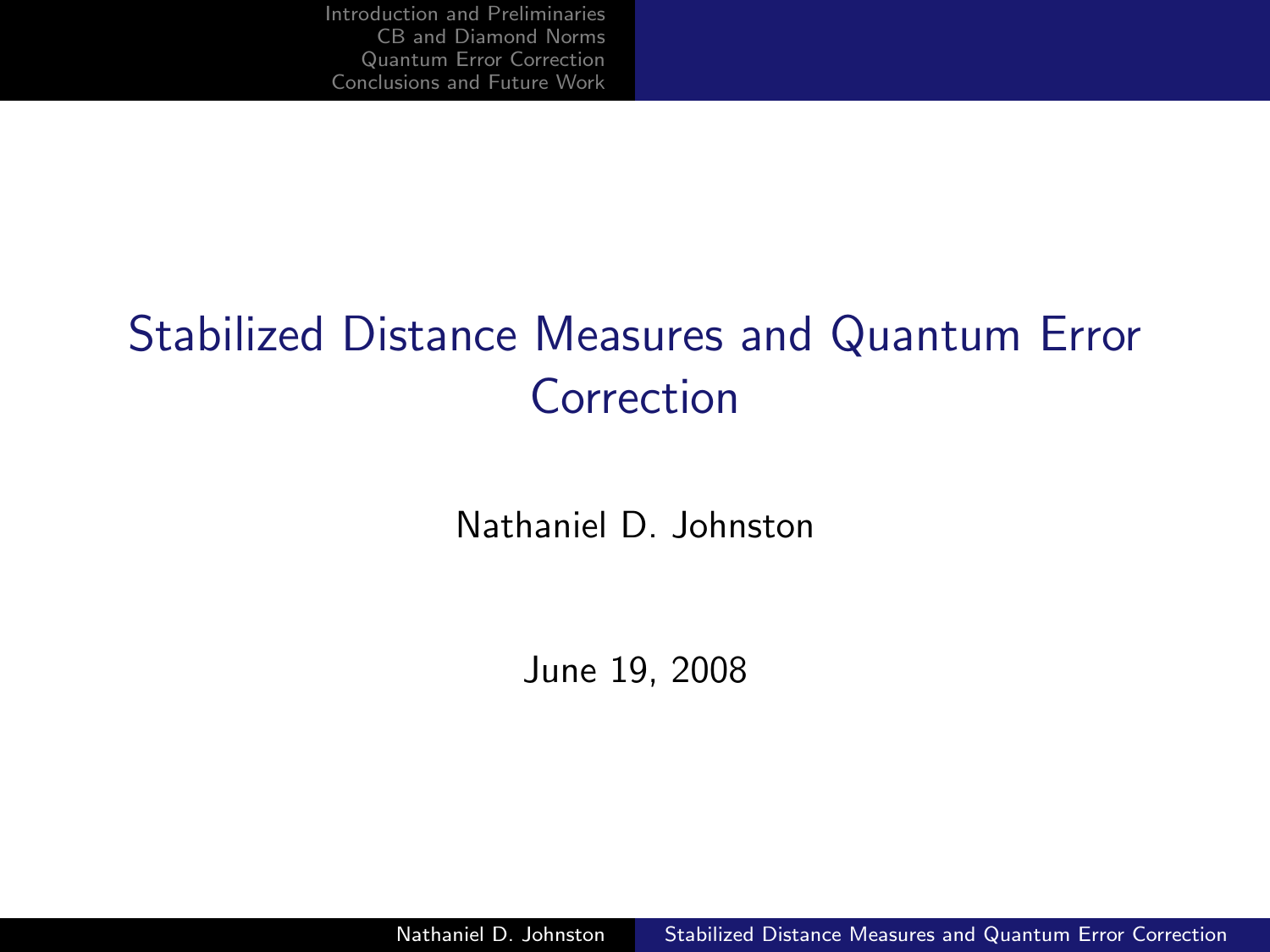- 1. Introduction and Preliminaries
- 2.  $CB$  and  $\diamond$  Norms
- 3. Quantum Error Correction
- 4. Conclusions and Future Work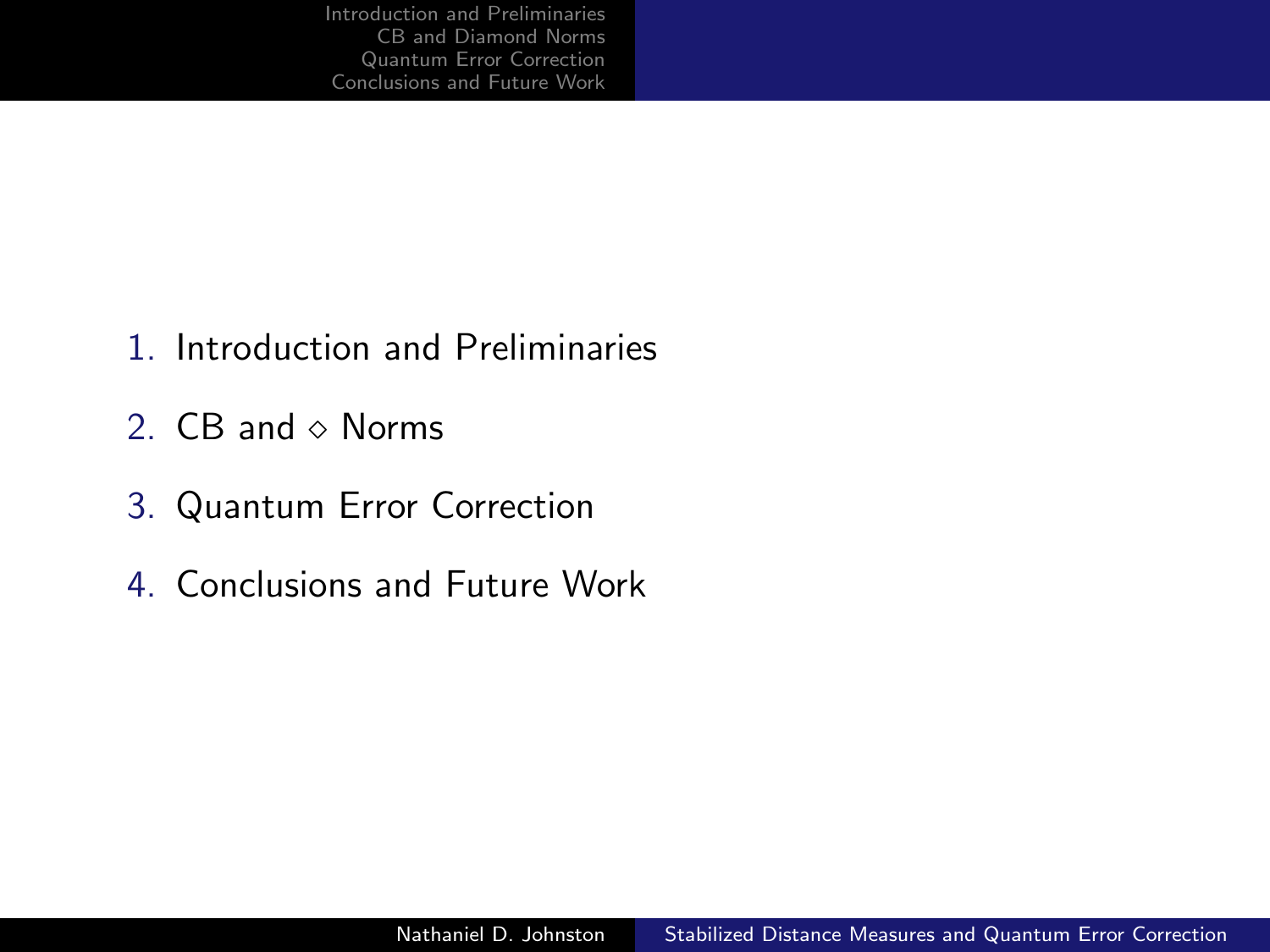<span id="page-2-0"></span>[Notation and Preliminaries](#page-2-0) [Positive and Completely Positive Maps](#page-4-0) [Completely Bounded Maps](#page-8-0) [Representing Quantum Information](#page-11-0)

## Notation and Preliminaries

Throughout this defence, the following notational conventions will be used:

- $\blacktriangleright M_n$  denotes the set of  $n \times n$  complex matrices
- $\blacktriangleright M_n(V)$  denotes the set of  $n \times n$  matrices with entries from the ring V
- ►  $(a_{ii}) \in M_n(V)$  denotes the element of  $M_n(V)$  with  $a_{ii}$  in its  $(i, j)$ -entry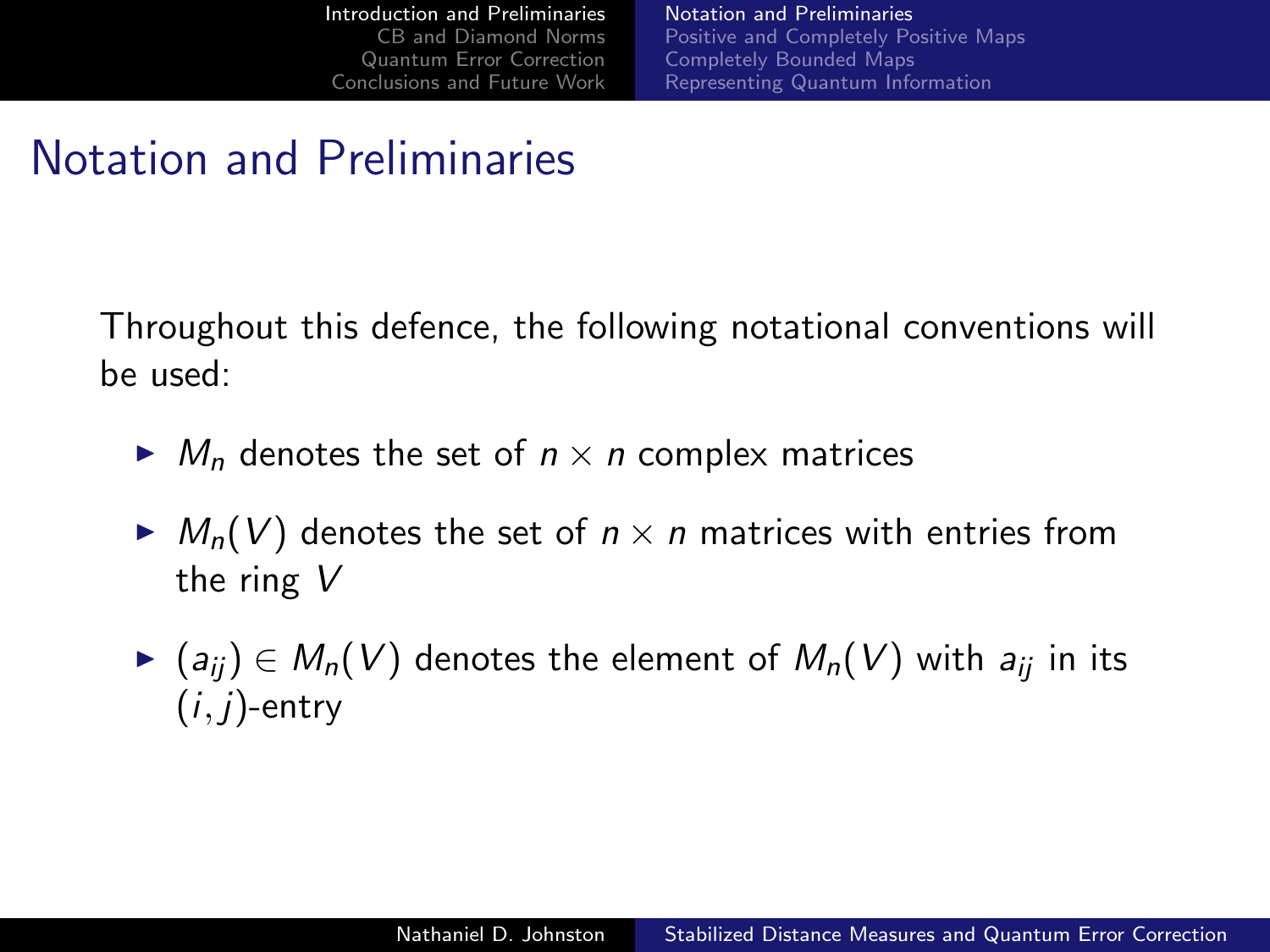[Notation and Preliminaries](#page-2-0) [Positive and Completely Positive Maps](#page-4-0) [Completely Bounded Maps](#page-8-0) [Representing Quantum Information](#page-11-0)

## Notation and Preliminaries

The slides to follow will focus on linear maps  $\phi : M_n \mapsto M_k$ . This is a simplification that is made for brevity's sake; many of the results to be presented extend in a straightforward manner to maps between general operator spaces, operator systems, or C\*-algebras.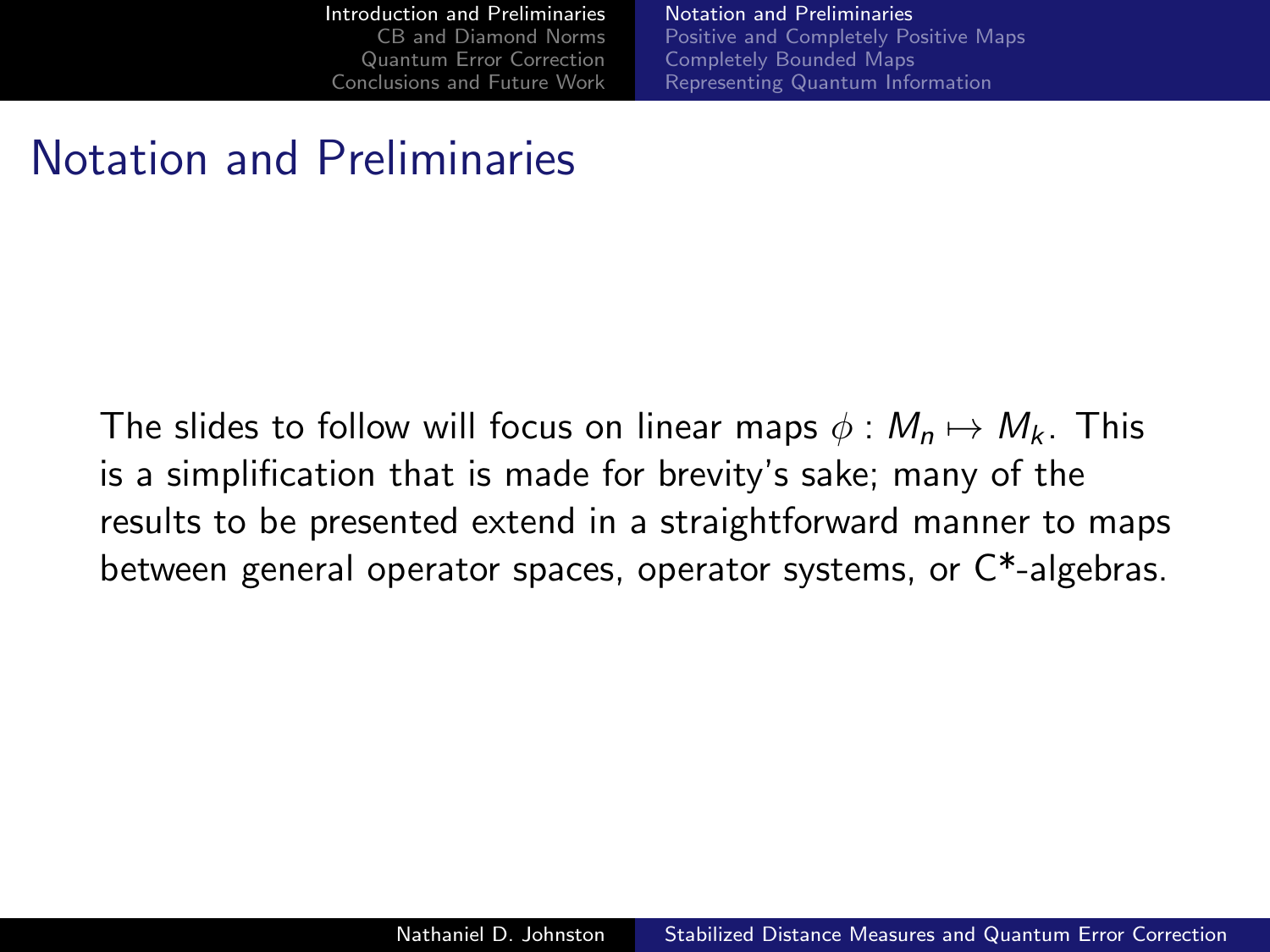[Notation and Preliminaries](#page-2-0) [Positive and Completely Positive Maps](#page-4-0) [Completely Bounded Maps](#page-8-0) [Representing Quantum Information](#page-11-0)

<span id="page-4-0"></span>.

#### Positive and Completely Positive Maps

From  $\phi$  one can construct a family of maps  $\phi_m : M_m(M_n) \mapsto M_m(M_k)$   $(m \ge 1)$  by setting

$$
\phi_m((a_{ij})) \equiv (\phi(a_{ij})) = \begin{bmatrix} \phi(a_{11}) & \phi(a_{12}) & \cdots & \phi(a_{1m}) \\ \phi(a_{21}) & \phi(a_{22}) & \cdots & \phi(a_{2m}) \\ \vdots & \vdots & \ddots & \vdots \\ \phi(a_{m1}) & \phi(a_{m2}) & \cdots & \phi(a_{mm}) \end{bmatrix}
$$

Let  $\phi : M_n \mapsto M_k$  be a linear map.  $\phi$  is said to be positive if it maps positive-semidefinite elements of  $M<sub>n</sub>$  to positive-semidefinite elements of  $M_k$ .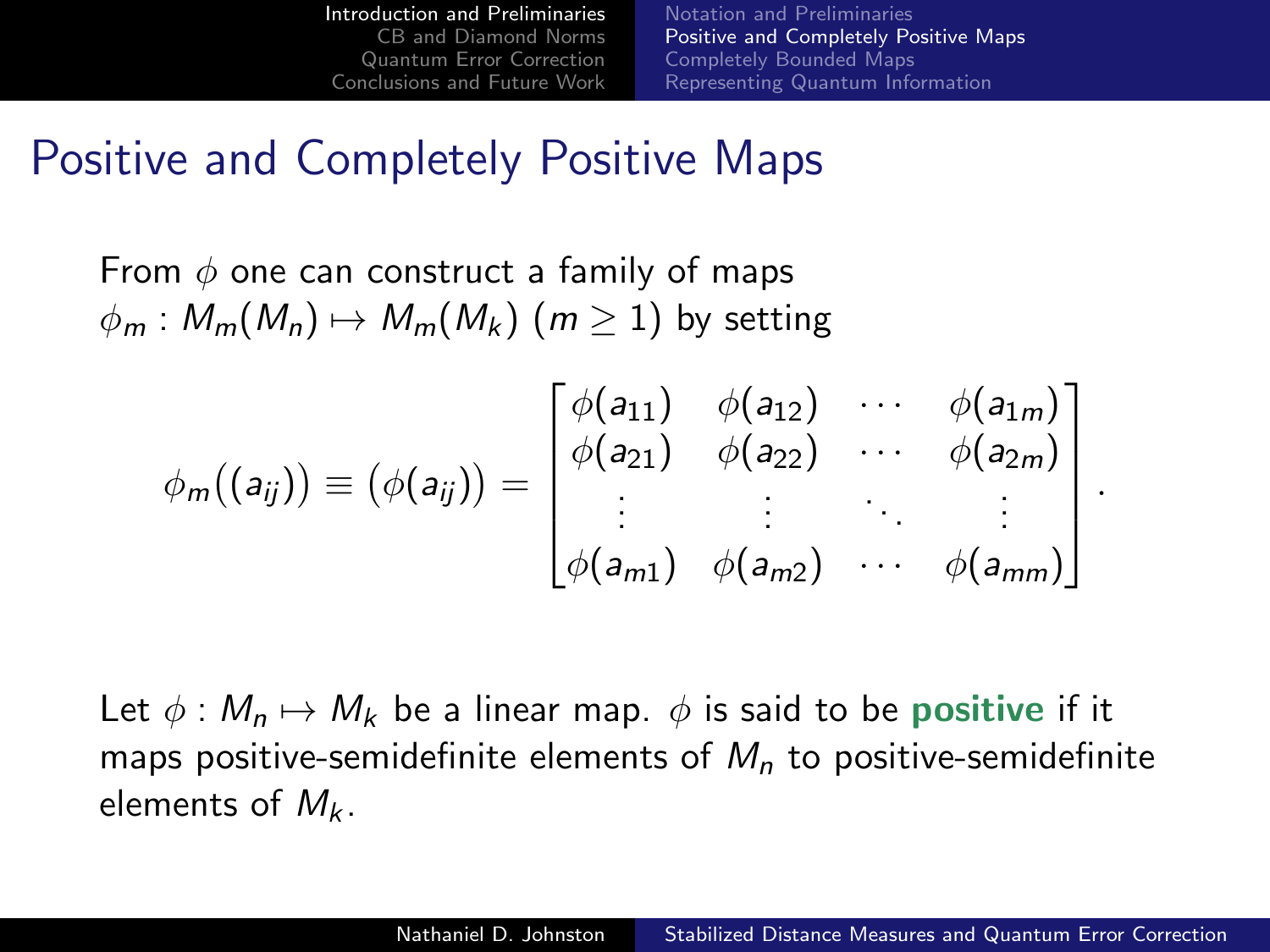[Notation and Preliminaries](#page-2-0) [Positive and Completely Positive Maps](#page-4-0) [Completely Bounded Maps](#page-8-0) [Representing Quantum Information](#page-11-0)

## Positive and Completely Positive Maps

Building from this idea, some new classes of maps can be defined:

Definition The map  $\phi$  is said to be m-positive if  $\phi_m$  is positive.

Definition The map  $\phi$  is said to be completely positive (CP) if it is m-positive  $\forall m \geq 1$ .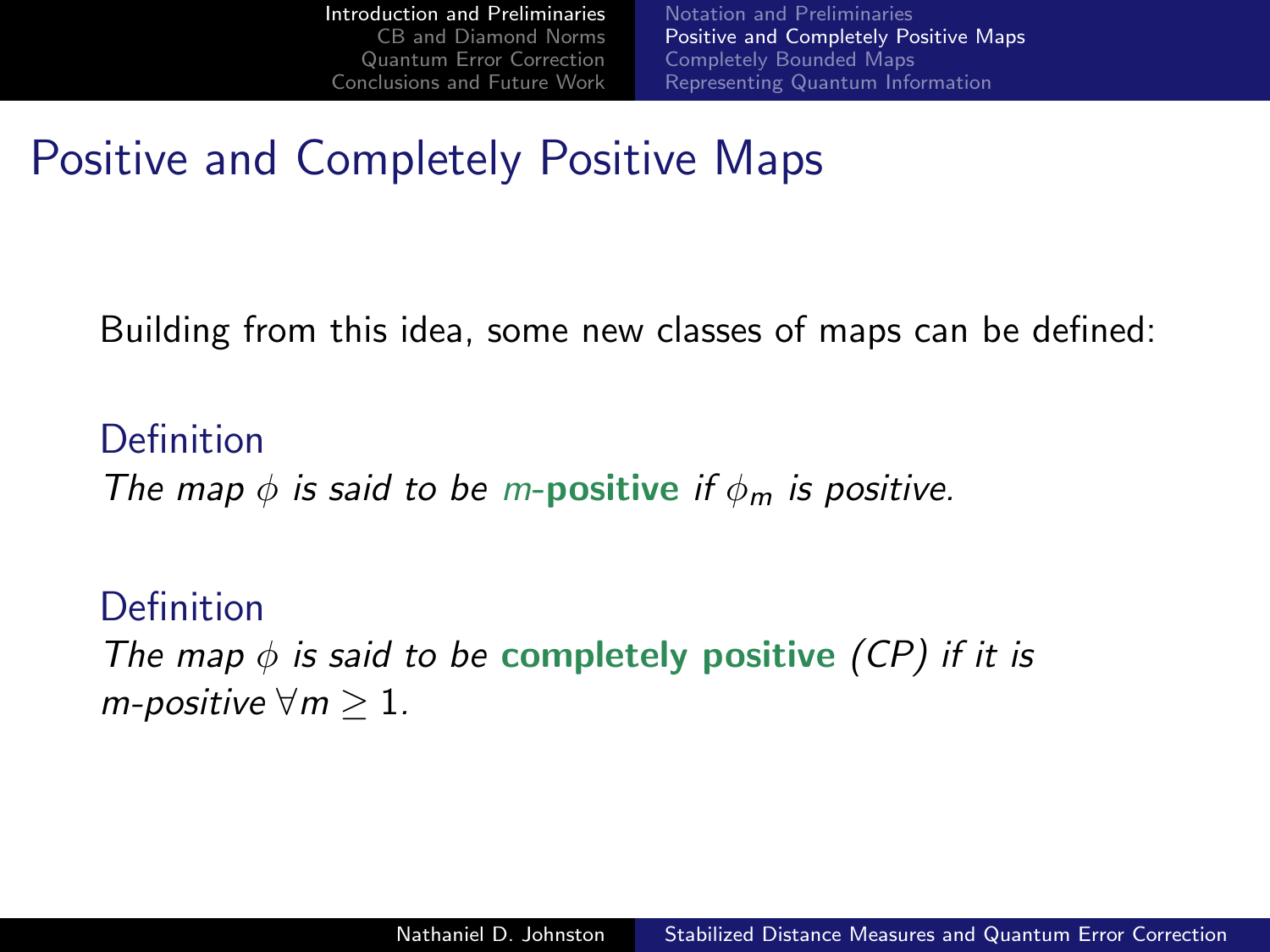[Notation and Preliminaries](#page-2-0) [Positive and Completely Positive Maps](#page-4-0) [Completely Bounded Maps](#page-8-0) [Representing Quantum Information](#page-11-0)

### Positive and Completely Positive Maps

#### Theorem (Choi-Kraus Representation Theorem)

Let  $\phi : M_n \mapsto M_k$  be a linear map. Then  $\phi$  is completely positive if and only if there exist matrices  $A_i \in M_{k,n}, 1 \le i \le nk$ , such that  $\phi(a) = \sum_i A_i a A_i^{\dagger}$  for all  $a \in M_n$ .

Note that the matrices described by this theorem are not unique. Nevertheless, when speaking about a completely positive map  $\phi: \mathcal{M}_n \mapsto \mathcal{M}_k$ , a family of matrices  $\big\{A_i\big\}$  as described by the Choi-Kraus representation theorem is called a Choi-Kraus representation of  $\phi$ , and the operators themselves are known as its Kraus operators.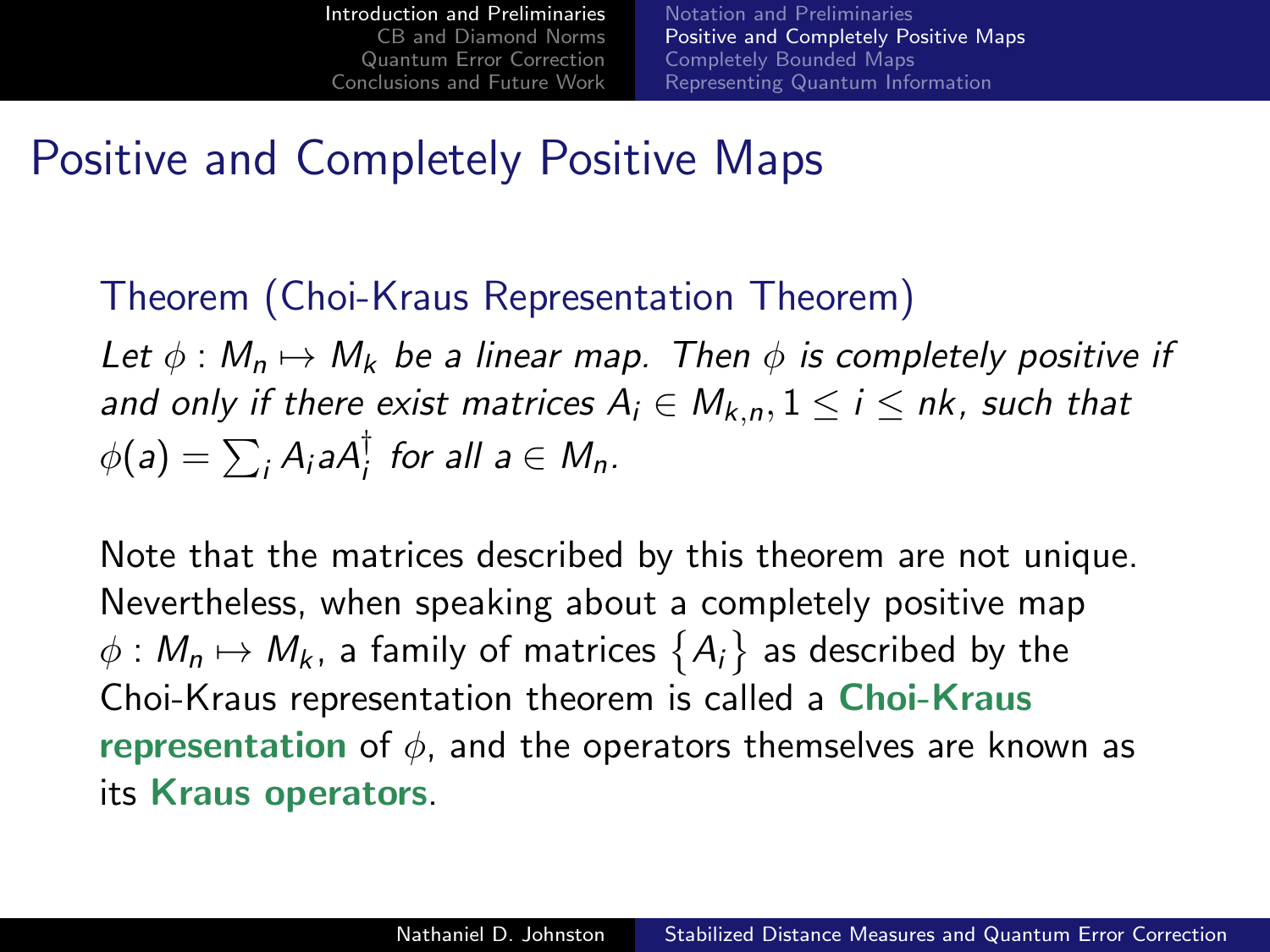[Notation and Preliminaries](#page-2-0) [Positive and Completely Positive Maps](#page-4-0) [Completely Bounded Maps](#page-8-0) [Representing Quantum Information](#page-11-0)

## Positive and Completely Positive Maps

Given a completely positive map  $\phi=\big\{A_{i}\big\}$ , one can construct its *dual map* by setting  $\phi^{\dagger} = \{A^{\dagger}_i$  $^{\dagger}_{i}$ .

The dual map is actually defined in terms of the Hilbert-Schmidt inner product. The definition given here is less mathematically enlightening but easier to grasp in the context of a brief talk.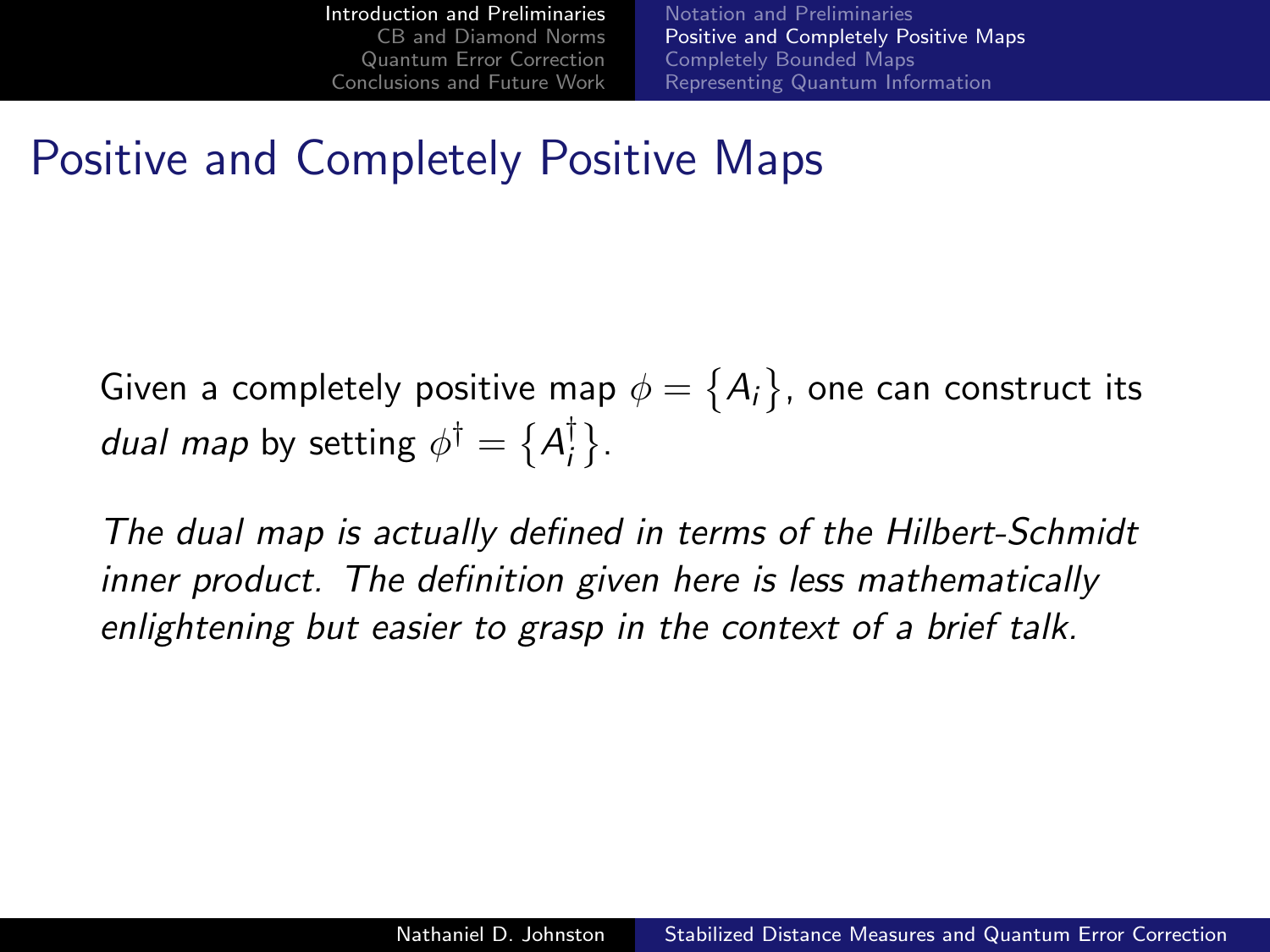[Notation and Preliminaries](#page-2-0) [Positive and Completely Positive Maps](#page-4-0) [Completely Bounded Maps](#page-8-0) [Representing Quantum Information](#page-11-0)

# Completely Bounded Maps

#### Definition

Let  $\phi : M_n \mapsto M_k$  be a linear map. It is said that  $\phi$  is completely bounded if

<span id="page-8-0"></span>
$$
\|\phi\|_{cb}\equiv \sup_m \|\phi_m\|
$$

is finite. Here  $||\phi_m|| = \sup\big\{||\phi_m((\mathsf{a}_{ij}))||\,:\, (\mathsf{a}_{ij})\in \mathsf{M}_m(\mathsf{M}_n),\,||(\mathsf{a}_{ij})||\leq 1\big\}.$ 

Linear maps are always completely bounded if their domain space is  $M_n$ , but this is not true if the domain is a general operator space.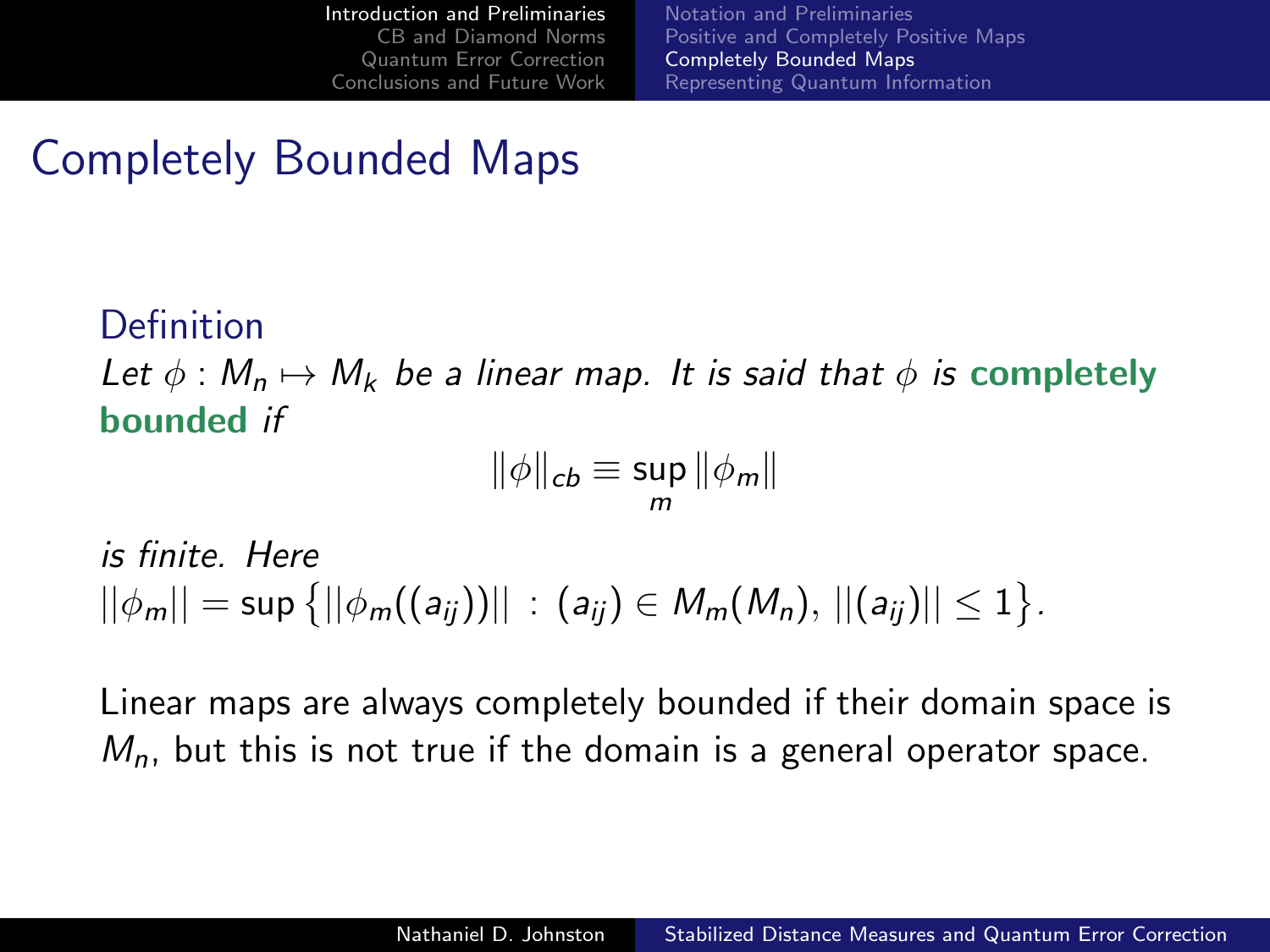[Notation and Preliminaries](#page-2-0) [Positive and Completely Positive Maps](#page-4-0) [Completely Bounded Maps](#page-8-0) [Representing Quantum Information](#page-11-0)

## Completely Bounded Maps

Theorem (CB Representation Theorem) Let  $\phi : M_n \mapsto M_k$  be a linear map. Then there exist matrices  $A_i \in M_{k,n}, 1 \leq i \leq n$ k, and matrices  $B_i \in M_{n,k}, 1 \leq i \leq n$ k, such that

$$
\phi(a)=\sum_{i=1}^{nk}A_i a B_i,
$$

with  $\|\phi\|_{cb}^2 = \|\sum_i A_i A_i^{\dagger}$  $\frac{1}{i}$ ||  $\sum_i B_i^{\dagger} B_i$ ||.

A representation of a completely bounded map  $\phi$  as described by the CB representation theorem is called a generalized Choi-Kraus representation of  $\phi$ .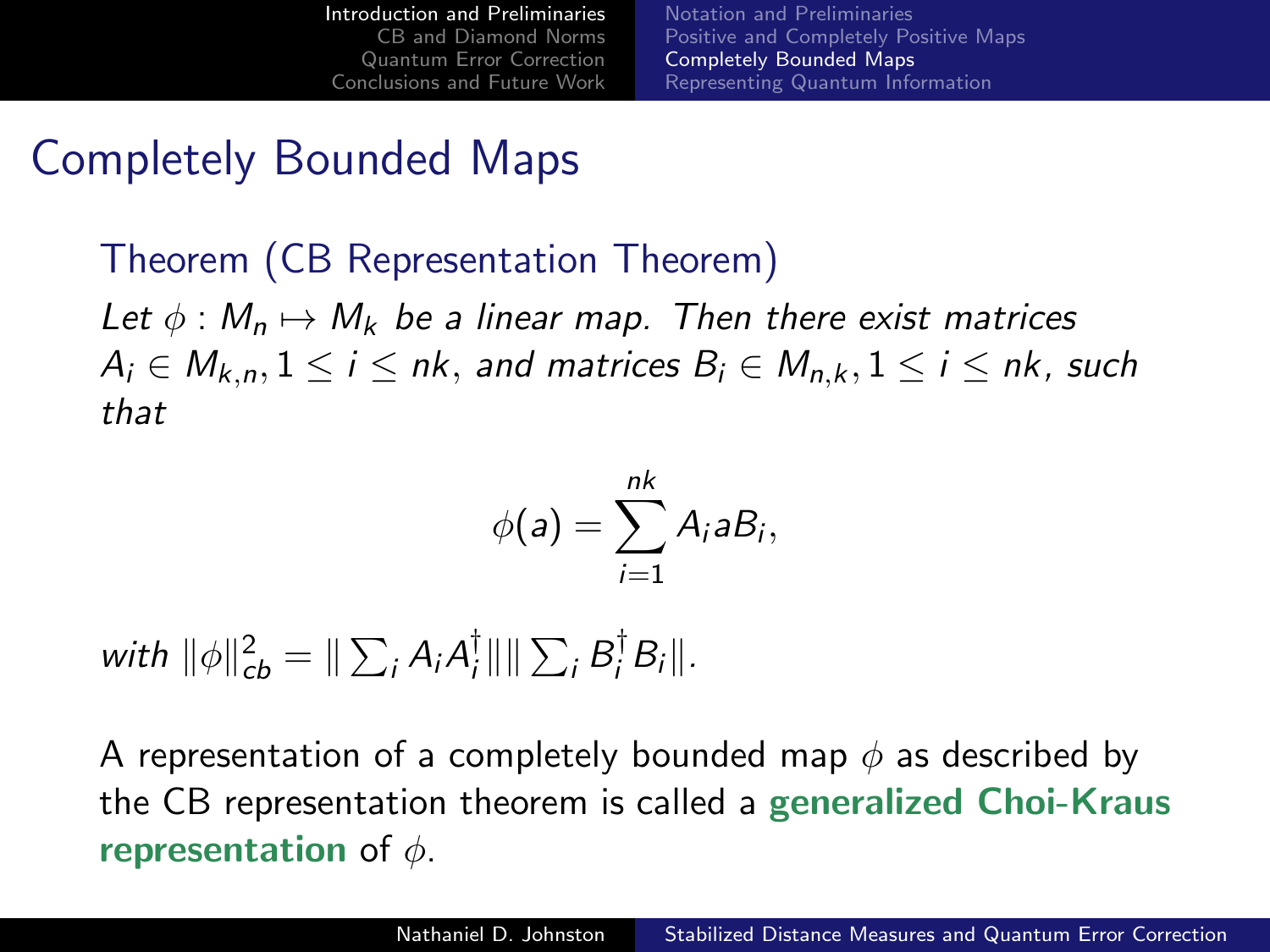[Notation and Preliminaries](#page-2-0) [Positive and Completely Positive Maps](#page-4-0) [Completely Bounded Maps](#page-8-0) [Representing Quantum Information](#page-11-0)

## Completely Bounded Maps

As was the case with completely positive maps, this representation of a given completely bounded map is not unique.

Note that if  $\phi(\mathsf{a}) = \sum_i \mathsf{C}_i \mathsf{a} D_i$  then in general  $\|\phi\|_{cb}^2 \leq \|\sum_i C_i C_i^{\dagger}$  $\frac{1}{i}$ || ||  $\sum_i D_i^{\dagger} D_i$ ||. The previous theorem does not say that equality holds for any generalized Choi-Kraus representation, but merely that it holds for some generalized Choi-Kraus representation.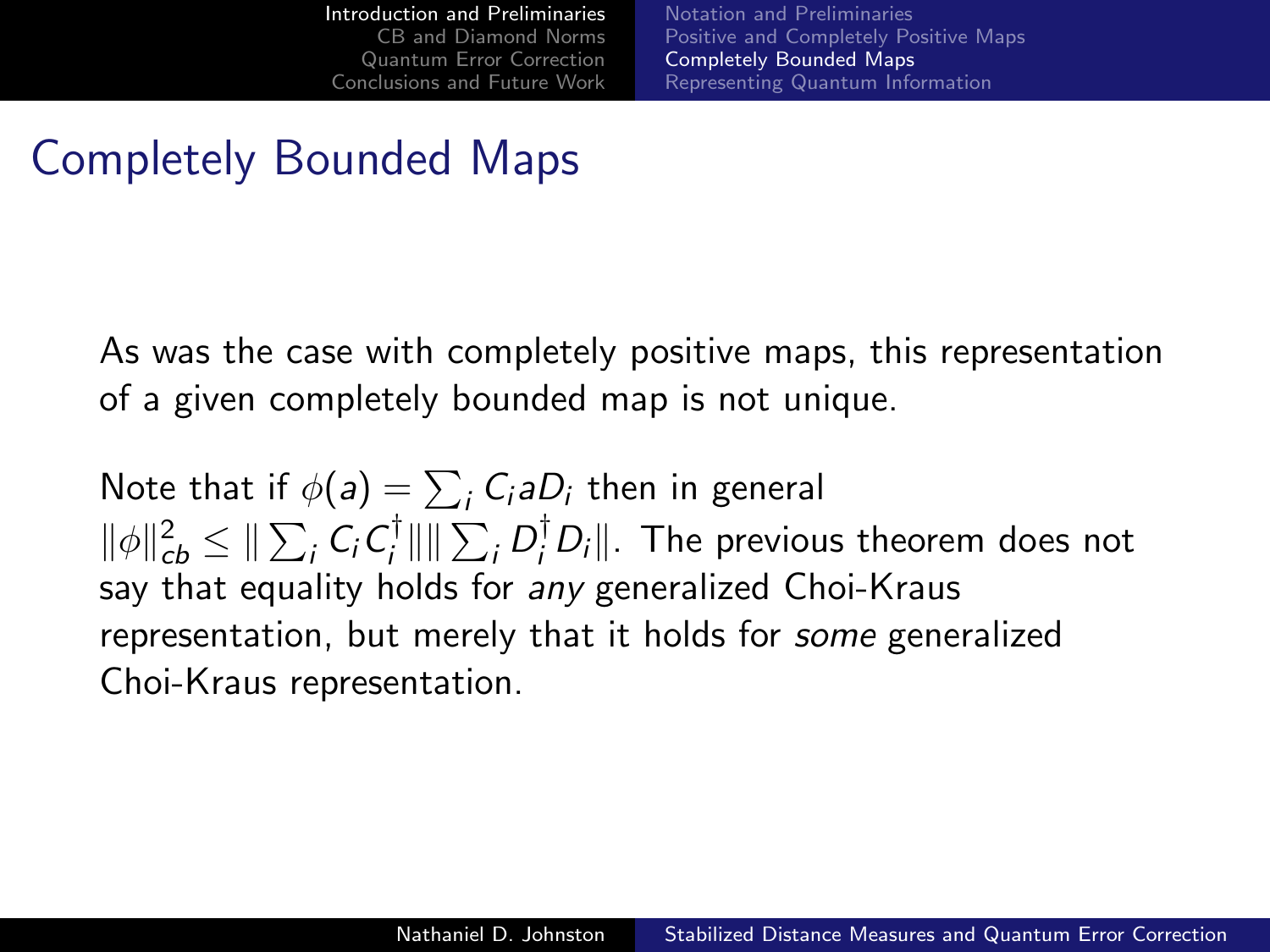<span id="page-11-0"></span>[Notation and Preliminaries](#page-2-0) [Positive and Completely Positive Maps](#page-4-0) [Completely Bounded Maps](#page-8-0) [Representing Quantum Information](#page-11-0)

## Representing Quantum Information

#### Definition

A matrix  $\rho \in M_n$  is said to be a density matrix if it is Hermitian, positive-semidefinite and has  $Tr(\rho) = 1$ .

It turns out that density matrices provide a convenient way of representing quantum states. With this in mind, it is not surprising that we can model the evolution of quantum states by a linear map  $\phi : M_n \mapsto M_n$  that is positive and preserves traces. It turns out that complete positivity is actually required, and this leads to the following definition.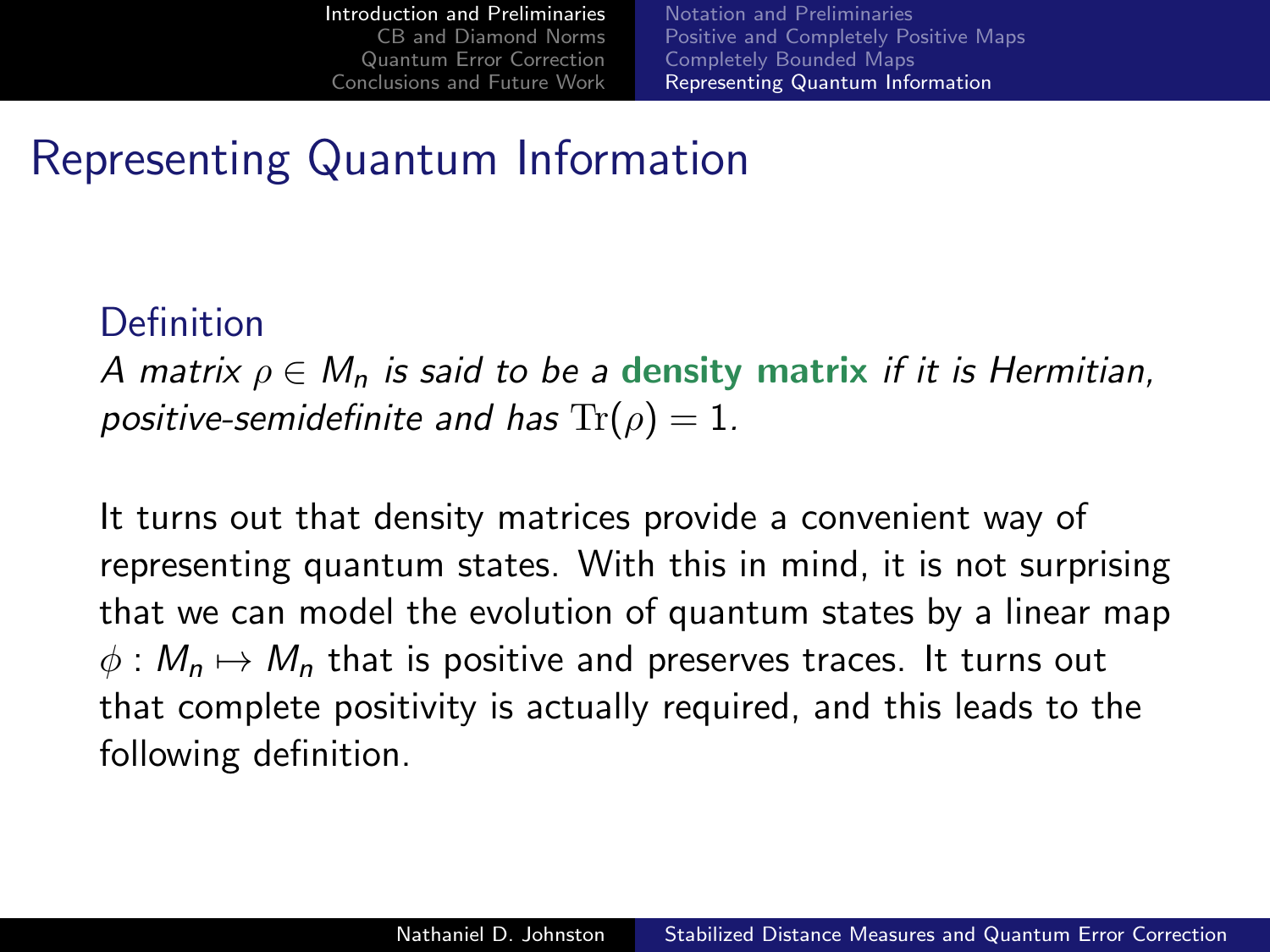[Notation and Preliminaries](#page-2-0) [Positive and Completely Positive Maps](#page-4-0) [Completely Bounded Maps](#page-8-0) [Representing Quantum Information](#page-11-0)

## Representing Quantum Information

#### Definition

A completely positive, trace-preserving linear map  $\mathcal{E}: M_n \mapsto M_n$  is called a quantum channel or a quantum operation.

If  $\mathcal{E}=\big\{E_i\big\}$  is a quantum channel then it is not difficult to see that the trace-preservation requirement of  $\mathcal E$  is equivalent to the requirement that  $\sum_i \mathcal{E}_i^\dagger$  $E_i = I_n$ .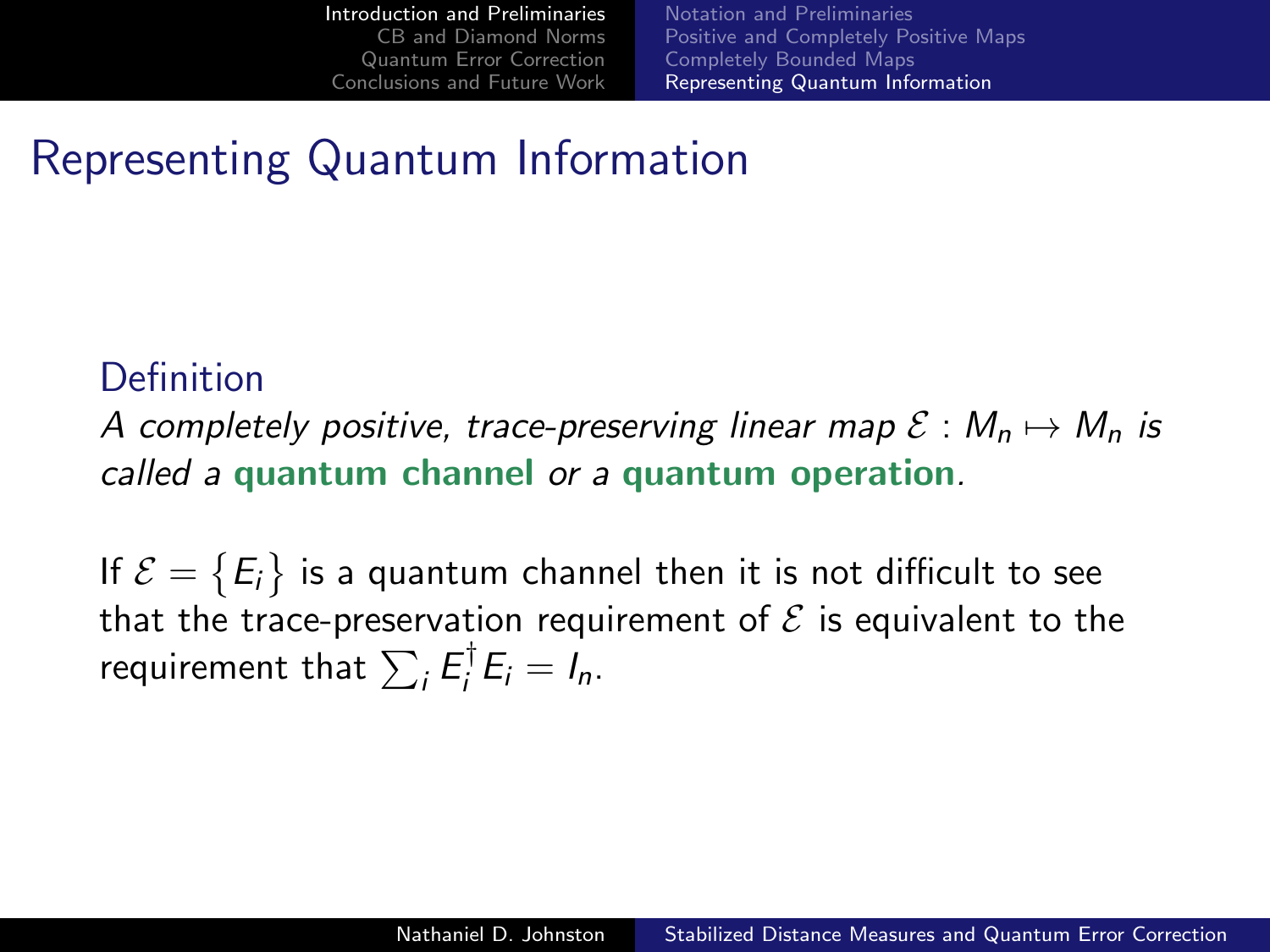[Notation and Preliminaries](#page-2-0) [Positive and Completely Positive Maps](#page-4-0) [Completely Bounded Maps](#page-8-0) [Representing Quantum Information](#page-11-0)

#### Representing Quantum Information

One is often interested in differences  $\mathcal{E} - \mathcal{F}$  between pairs of quantum channels. Such a difference is still completely bounded, though not necessarily completely positive. Indeed, the linear span of the completely positive maps is exactly the set of completely bounded maps – a fact that is implied by the following theorem.

#### Theorem (Wittstock's Decomposition Theorem)

Let  $\phi : M_n \mapsto M_k$  be completely bounded. Then  $\phi$  can be written as a linear combination of four or fewer completely positive maps.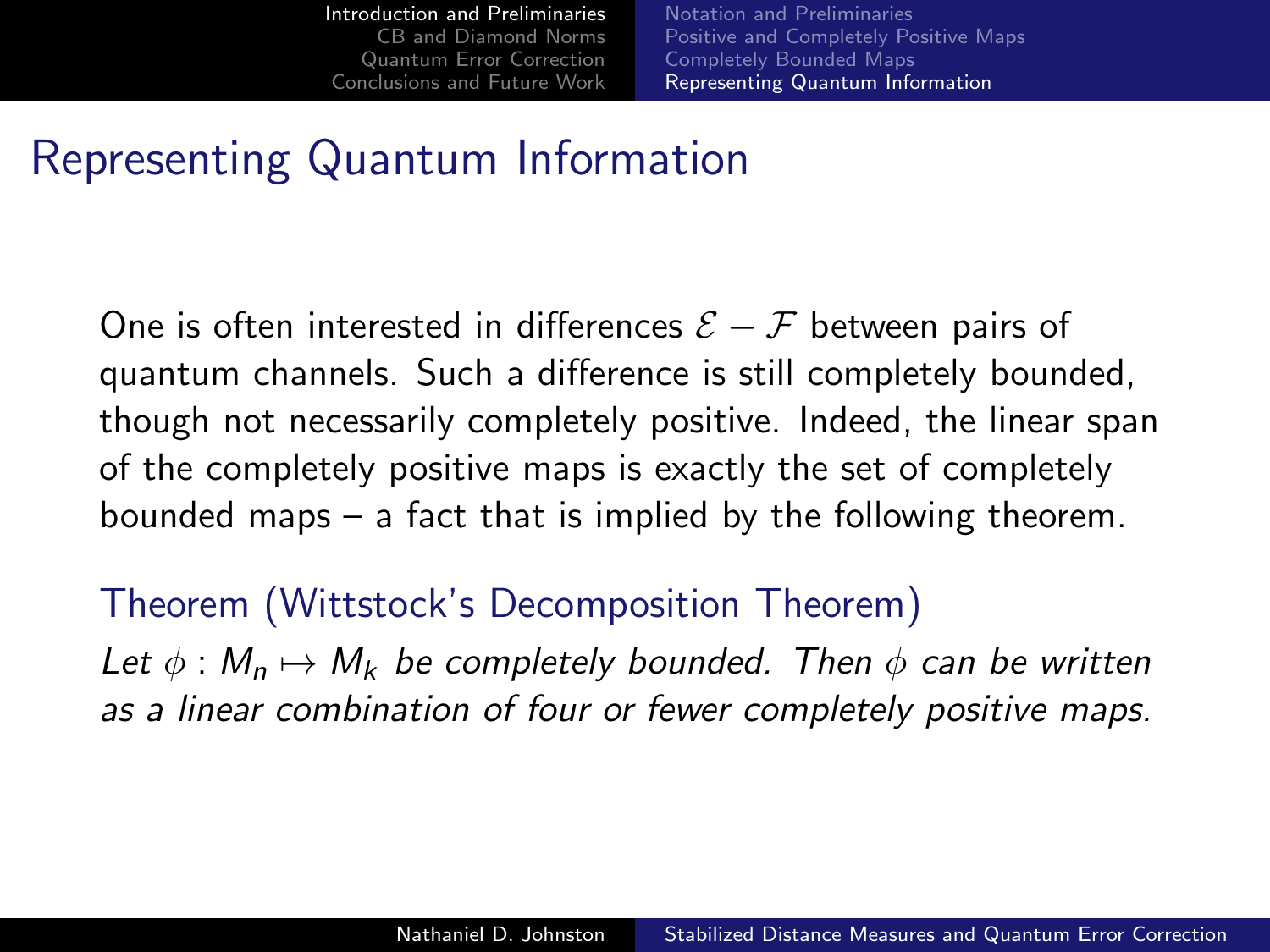[Stabilized Norms](#page-14-0) [Computing the CB Norm](#page-18-0) [Difference of Unitary Maps](#page-24-0)

# Stabilized Norms

Recall that the completely bounded (CB) norm has already been defined for a linear map  $\phi$  as

<span id="page-14-0"></span>
$$
\|\phi\|_{cb}\equiv\sup_m\|\phi_m\|,
$$

where  $\|\phi_m\|$  is the standard operator norm of  $\phi_m$ .

The CB norm has been studied for years in operator theory, and it turns out that it is intimately related to a norm that has been used extensively in quantum information theory.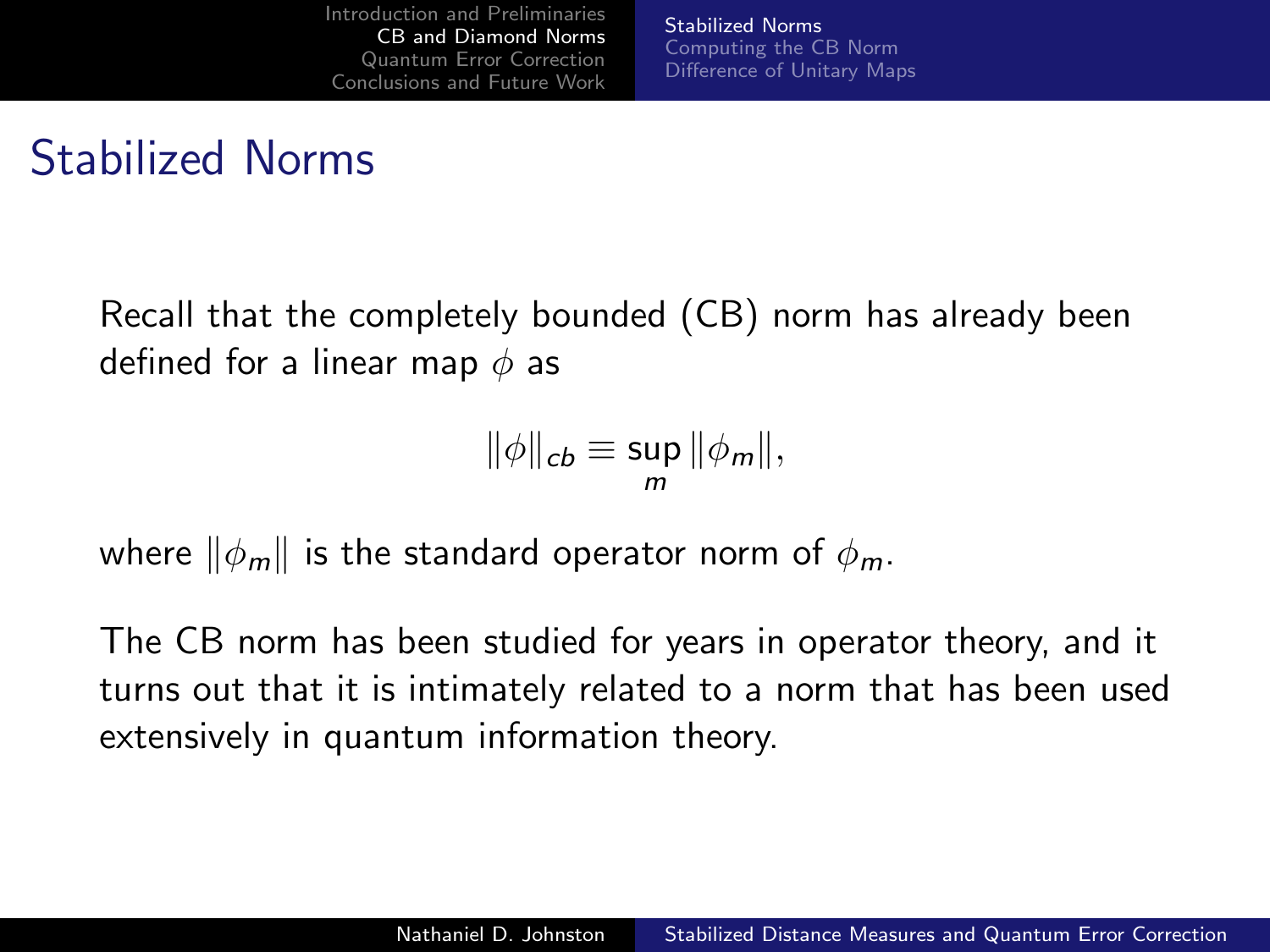[Stabilized Norms](#page-14-0) [Computing the CB Norm](#page-18-0) [Difference of Unitary Maps](#page-24-0)

## Stabilized Norms

Given a linear map  $\phi : M_n \mapsto M_k$ , we can define its diamond ( $\diamond$ ) norm as

$$
\|\phi\|_{\diamond} \equiv \|\phi_n\|_1,
$$

where  $\|\phi_n\|_1 = \sup_{||a||_1\leq 1}||\phi_n(a)||_1$ , where  $a\in M_n(M_n)$  and  $||a||_1 = \text{Tr}(\sqrt{a^{\dagger}a}).$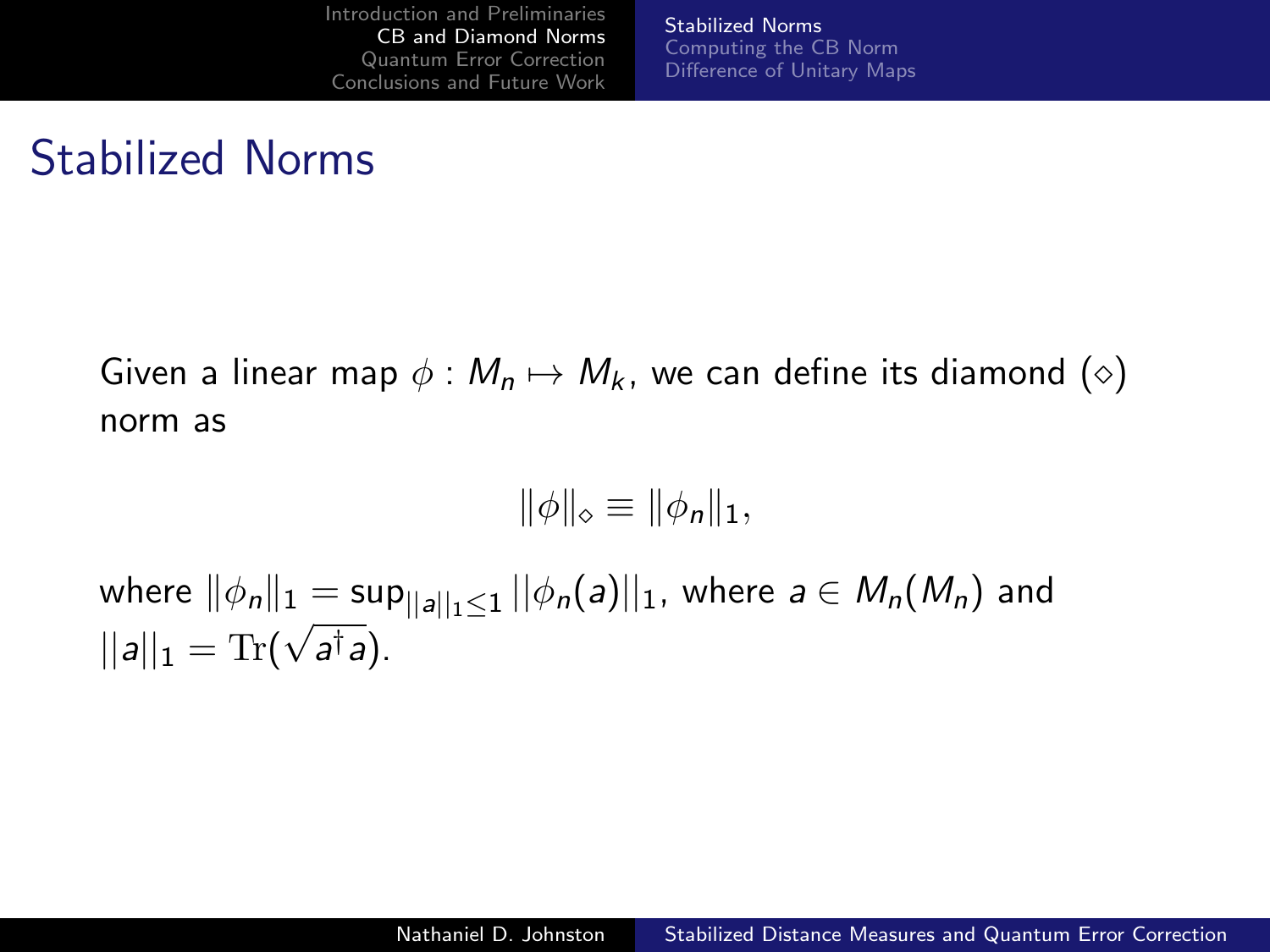[Stabilized Norms](#page-14-0) [Computing the CB Norm](#page-18-0) [Difference of Unitary Maps](#page-24-0)

## Stabilized Norms

The reason that these two norms are important for quantum information theory is that they both satisfy the stabilization property for distance measures of quantum channels:

$$
d(\mathcal{E}_m,\mathcal{F}_m)=d(\mathcal{E},\mathcal{F})\quad \forall m\geq 1.
$$

This property ensures that the distance between maps is unaffected by any ancillary quantum system that is independent of the original system.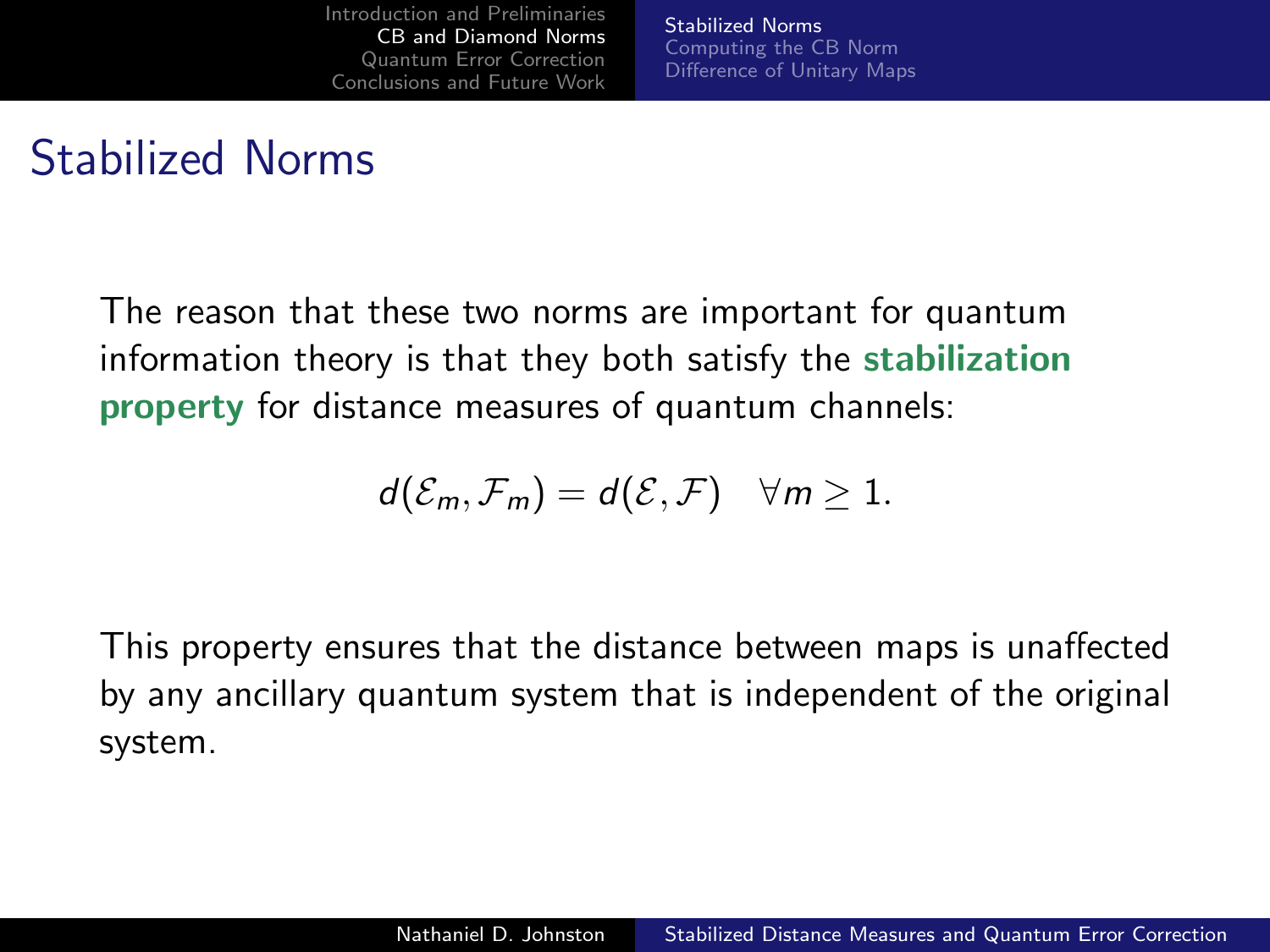# Stabilized Norms

To relate the CB and  $\diamond$  norms, a theorem is now presented:

#### Theorem

Let  $\phi : M_n \mapsto M_k$  be a linear map. Then

$$
\|\phi\|_{cb} = \|\phi^{\dagger}\|_{\diamond} = \|\phi_k\| \le \min\{k, \sqrt{n^3}\}\|\phi\|.
$$

This theorem provides a bridge that allows decades of study of the CB norm to be applied to the  $\diamond$  norm. The discussion to follow will focus primarily on computing the CB norm of a linear map, but it all applies to the  $\diamond$  norm in a straightforward manner.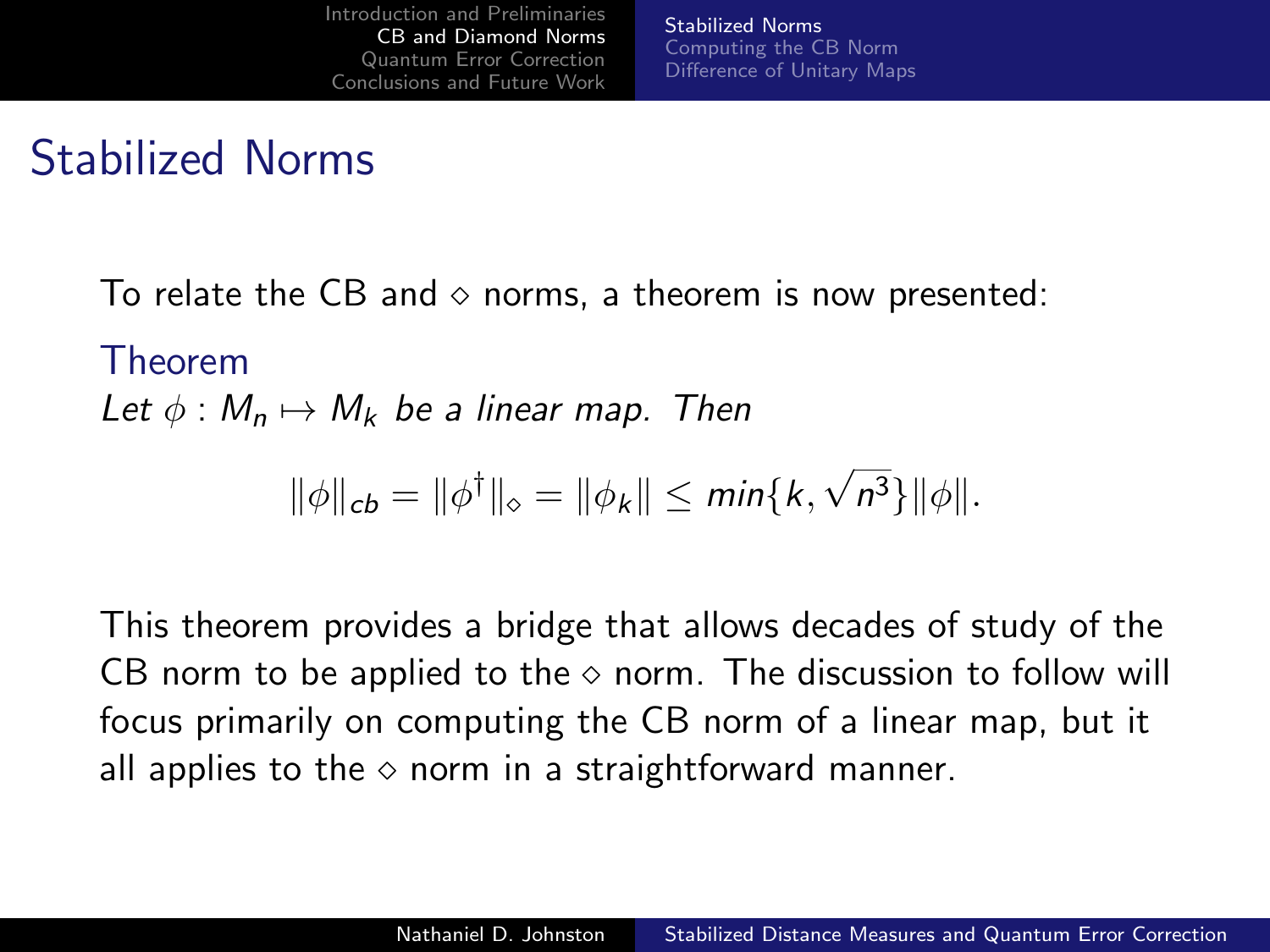<span id="page-18-0"></span>[Stabilized Norms](#page-14-0) [Computing the CB Norm](#page-18-0) [Difference of Unitary Maps](#page-24-0)

## Computing the CB Norm

#### Theorem

Let  $\phi : M_n \to M_k$  be a completely positive map. Then  $\phi$  is completely bounded and  $\|\phi\|_{cb} = \|\phi\| = \|\phi(1)\|$ .

In this finite-dimensional setting, it is easy to see this result since we already know by the CB representation theorem that  $\|\phi\|_{cb}^2 = \|\sum_i A_i A_i^{\dagger}$  $\frac{1}{i}$ |||| $\sum_i B_i^{\dagger} B_i$ ||, where the  $A_i$  and  $B_i$  matrices form some generalized Choi-Kraus representation of  $\phi$ . Since  $B_i = A_i^{\dagger}$  $\frac{1}{l}$  for a completely positive map, the result follows easily.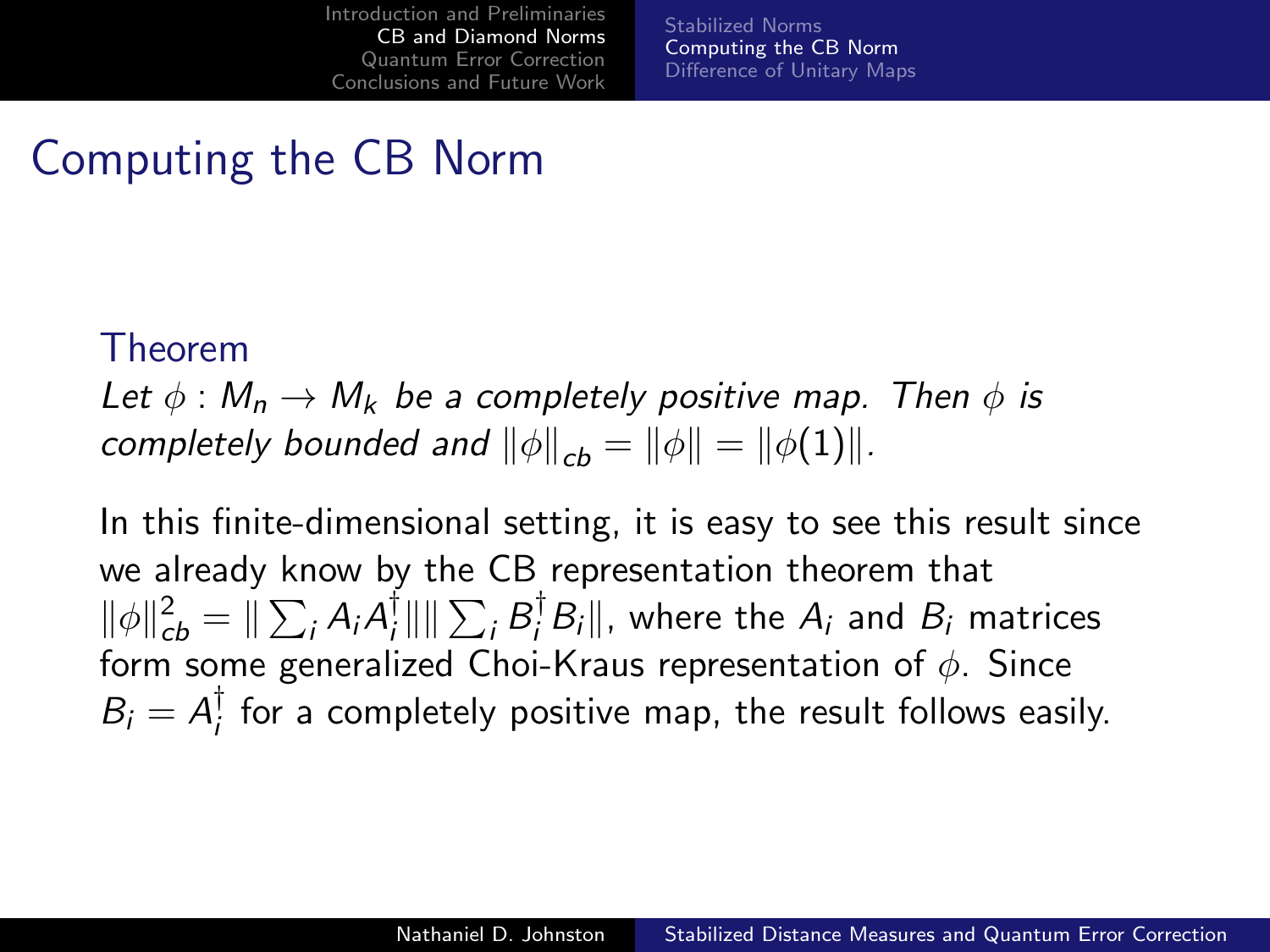[Stabilized Norms](#page-14-0) [Computing the CB Norm](#page-18-0) [Difference of Unitary Maps](#page-24-0)

### Computing the CB Norm

Computing the CB norm of an arbitrary CB map is not as simple as with a CP map. For an arbitrary CB map, we may compute its norm through the following algorithm, which will be outlined in 4 steps. Assume to begin that you know a generalized Choi-Kraus representation of the CB map and it has generalized Choi-Kraus operators  $\big\{A_i\big\}$  and  $\big\{B_i\big\}.$ 

**Step 1.** Find a basis,  $\{C_1, ..., C_l\}$  for the span of  $\{B_1, ..., B_m\}$  and express

$$
B_i=\sum_j d_{i,j}C_j.
$$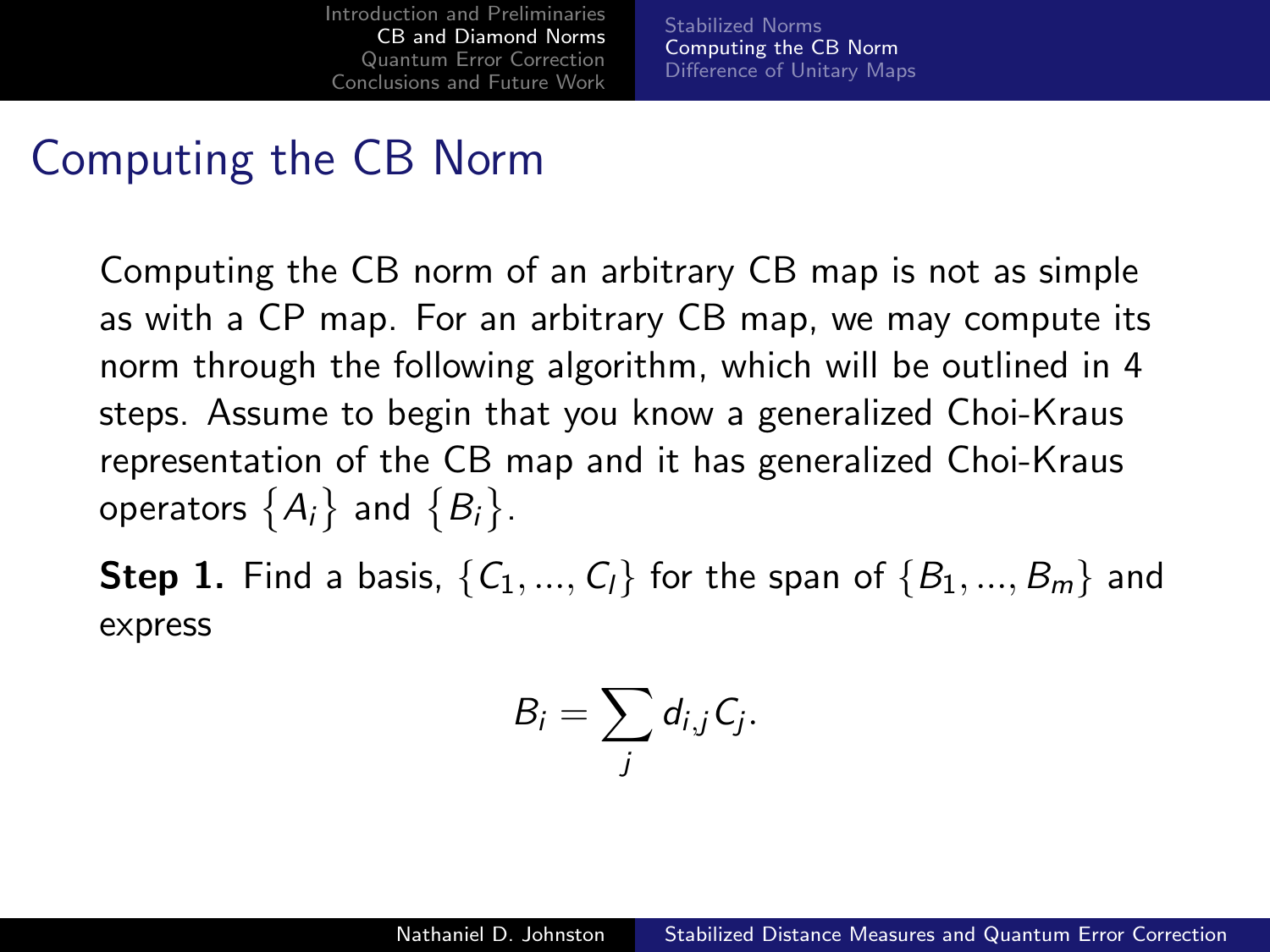[Stabilized Norms](#page-14-0) [Computing the CB Norm](#page-18-0) [Difference of Unitary Maps](#page-24-0)

### Computing the CB Norm

**Step 2.** Using the expressions for each  $B_i$  as a linear combination of  $\mathsf{C}_j$  one may re-write  $\phi(\mathsf{a}) = \sum_{j=1}^l D_j \mathsf{a} \mathsf{C}_j.$ In fact,

$$
\phi(a) = \sum_i A_i a\Big(\sum_j d_{i,j} C_j\Big) = \sum_j \Big(\sum_i d_{i,j} A_i\Big) a C_j.
$$

Thus,

$$
D_j=\sum_i d_{i,j}A_i.
$$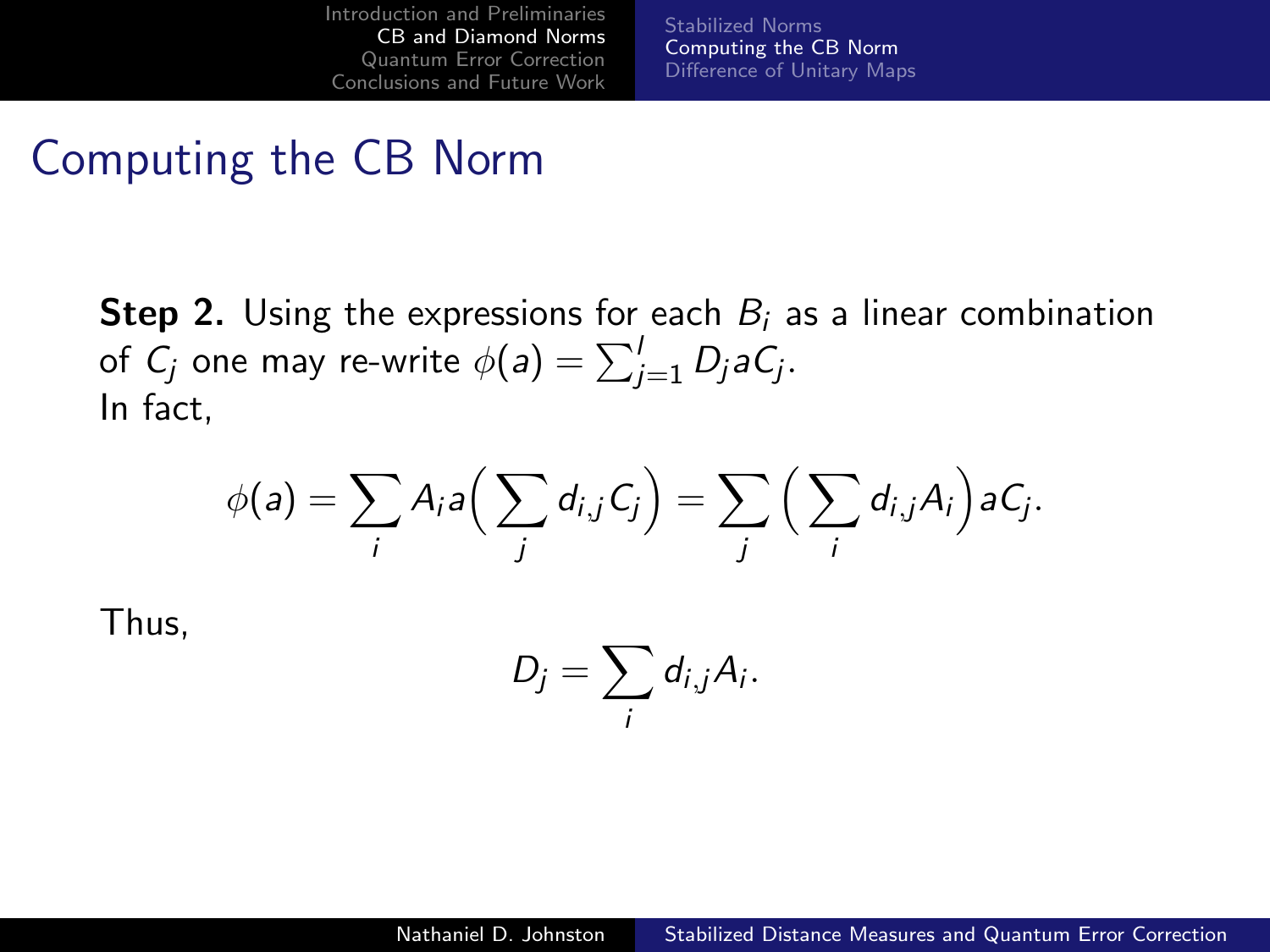[Stabilized Norms](#page-14-0) [Computing the CB Norm](#page-18-0) [Difference of Unitary Maps](#page-24-0)

## Computing the CB Norm

**Step 3.** Find a basis  $\{E_1, ..., E_p\}$  for the span of  $\{D_1, ..., D_l\}$  and express each  $D_j$  as a linear combination of  $E_i$ 's. Repeat Step 2 to obtain

$$
\phi(a)=\sum_{i=1}^p E_i a F_i,
$$

where the  $F_i$ 's are the corresponding linear combinations of the  $C_j$ 's.

Now it is a theorem that says that the sets  $\{E_1, ..., E_p\}$  and  ${F_1, ..., F_p}$  are linearly independent, and hence this process terminates.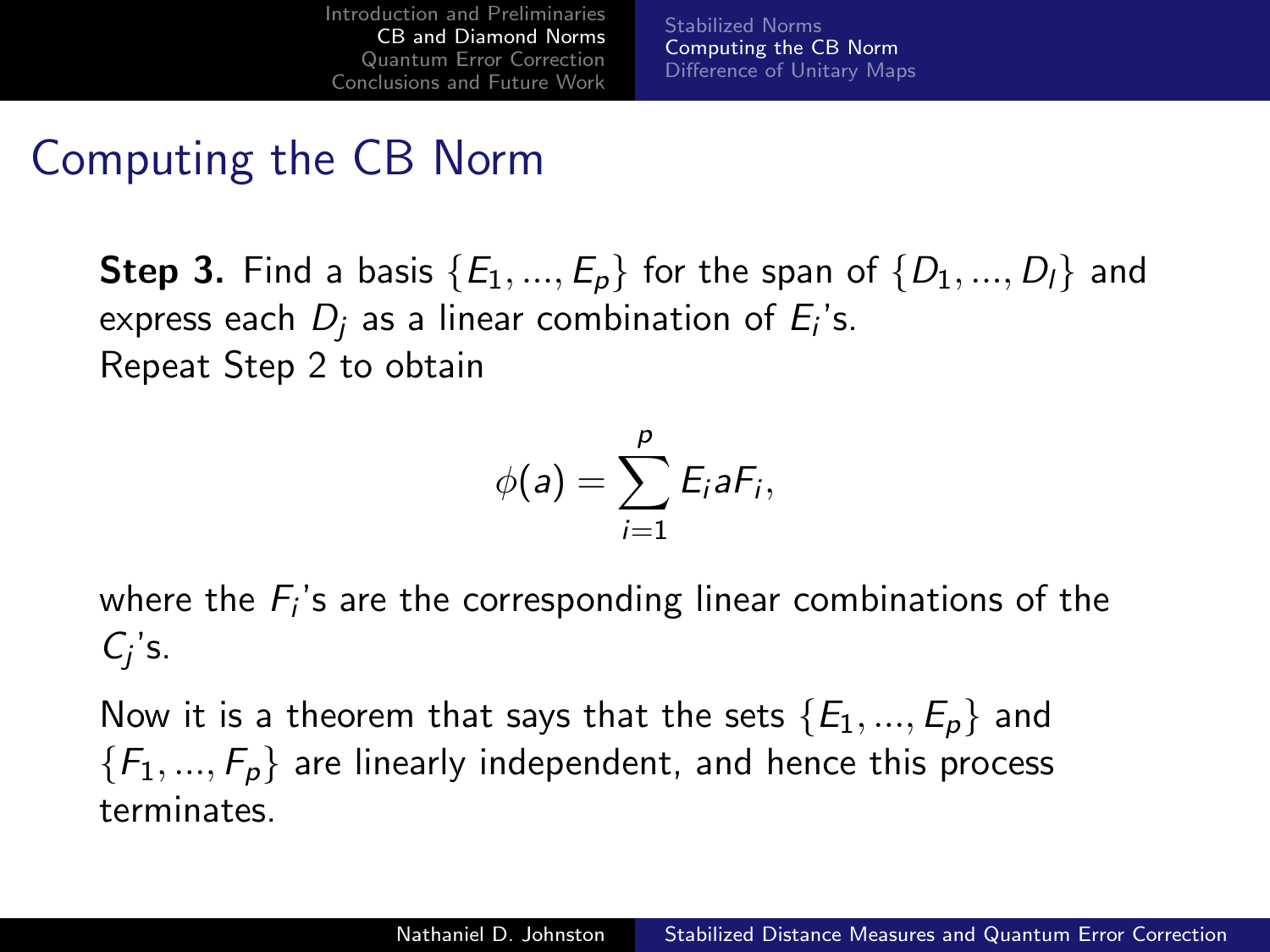[Stabilized Norms](#page-14-0) [Computing the CB Norm](#page-18-0) [Difference of Unitary Maps](#page-24-0)

#### Computing the CB Norm

**Step 4.** Given an invertible  $S = (s_{i,j}) \in M_p$  with inverse  $\mathcal{S}^{-1}=(t_{i,j})\in \mathcal{M}_{\rho},$  let  $H_{i}=\sum_{j}s_{i,j}\mathcal{F}_{j},$  and  $\mathcal{G}_{j}=\sum_{i}t_{i,j}\mathcal{E}_{i}.$  Then

$$
\|\phi\|_{cb} = \inf \left\{ \Big\| \sum_i G_i G_i^{\dagger} \Big\|^{\frac{1}{2}} \Big\| \sum_i H_i^{\dagger} H_i \Big\|^{\frac{1}{2}} \right\},\
$$

where the infimum is taken over all invertible matrices S.

Alternatively, the minimization of Step 4 can be re-written as

$$
\inf \left\{ \left\| \begin{bmatrix} E_1 & \cdots & E_p \end{bmatrix} (S^{-1} \otimes I_n) \right\| \right\| \begin{bmatrix} F_1^{\dagger} & \cdots & F_p^{\dagger} \end{bmatrix} (S^{\dagger} \otimes I_n) \right\| \right\},\
$$

where the infimum is taken over all invertible matrices S.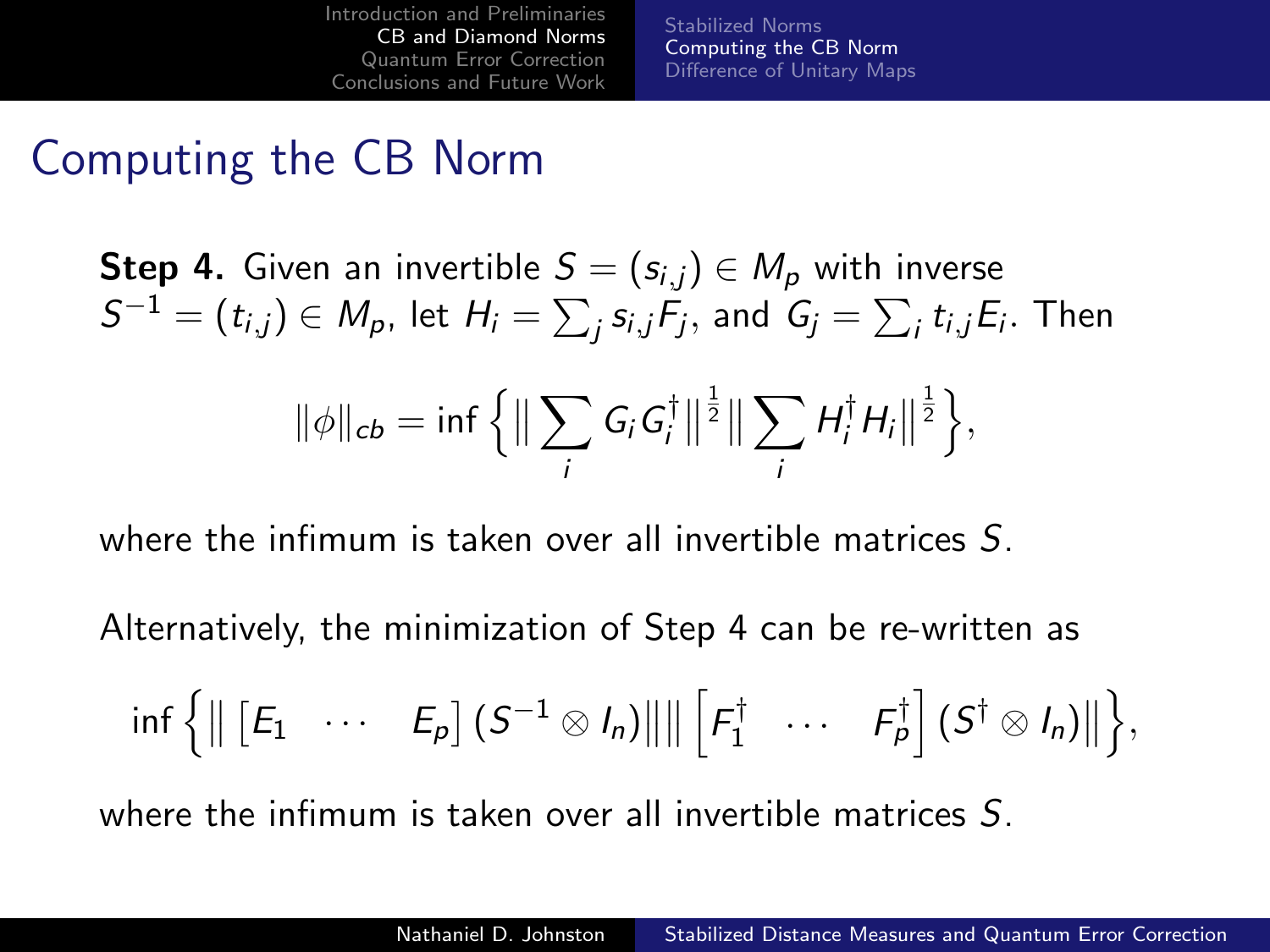[Stabilized Norms](#page-14-0) [Computing the CB Norm](#page-18-0) [Difference of Unitary Maps](#page-24-0)

## Computing the CB Norm

This algorithm reduces the computation of  $\|\phi\|_{cb}$  to a series of matrix computations and only the last step might involve a difficult minimization.

I will present a theorem that shows how to compute the CB norm of one particular family of maps, but in general the best we can do is approximate this final minimization by selecting several matrices S and taking the smallest resulting norm estimate.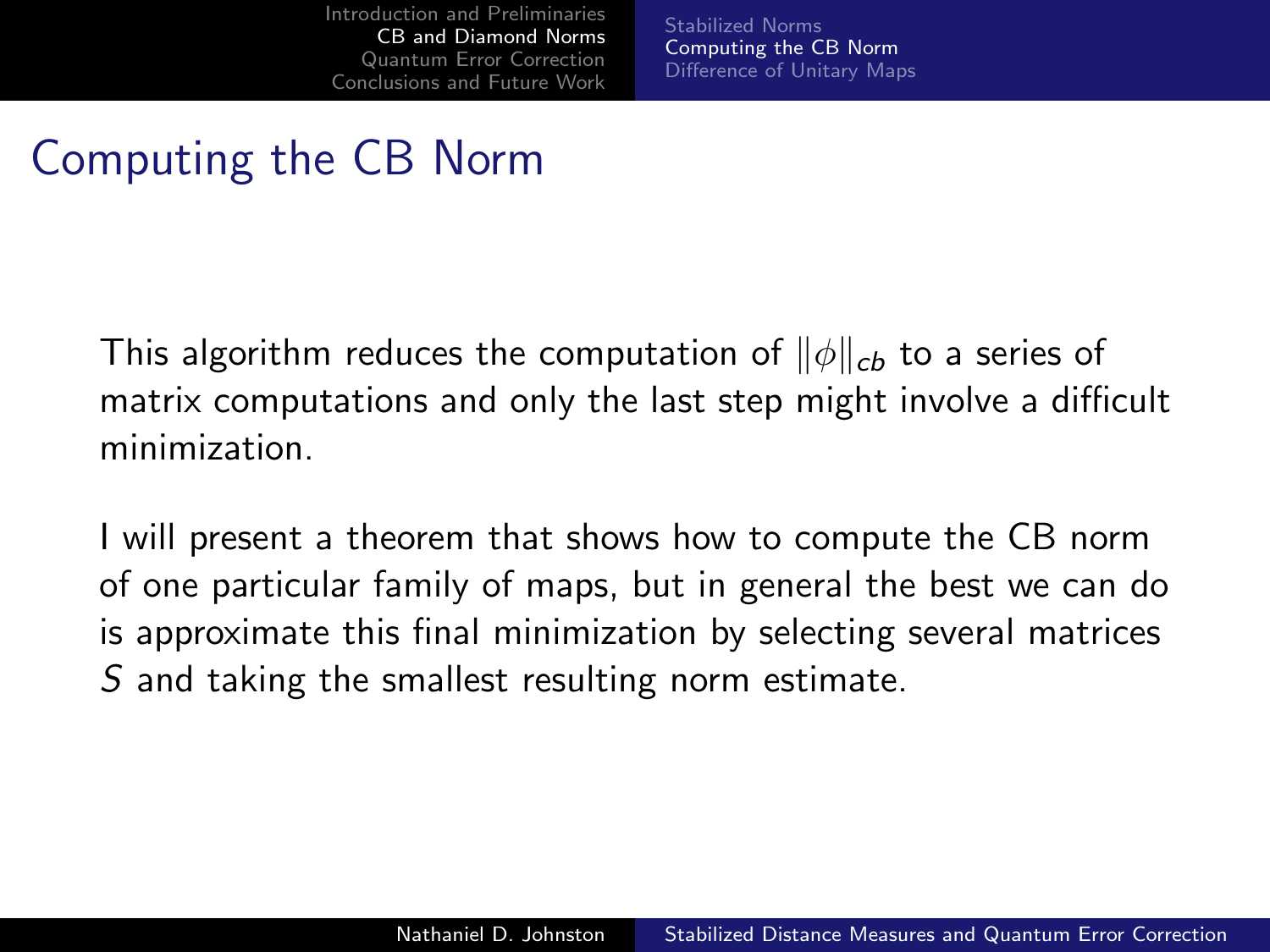<span id="page-24-0"></span>[Stabilized Norms](#page-14-0) [Computing the CB Norm](#page-18-0) [Difference of Unitary Maps](#page-24-0)

# Difference of Unitary Maps

The following theorem was proved using the previously-outlined algorithm. It provides the exact stabilized norm for difference of unitary maps.

#### Theorem

Let  $U \in M_n$  be a unitary operator and let  $\phi : M_n \mapsto M_n$  be given by  $\phi(a)=U a U^\dagger-a$ . Then  $\|\phi\|_{\bm{c}\bm{b}}=\|\phi^\dagger\|_{\bm{c}\bm{b}}=\|\phi\|_{\diamond}=\|\phi^\dagger\|_{\diamond}$  is equal to the diameter of the smallest closed disc in  $\mathbb C$  that contains all of the eigenvalues of U.

Note that by the unitary invariance of the  $CB/\diamond$  norm, observe that we can compute the norm of any map  $U - V$  once we know how to compute it for any map of the form  $\mathcal{U} - id$ .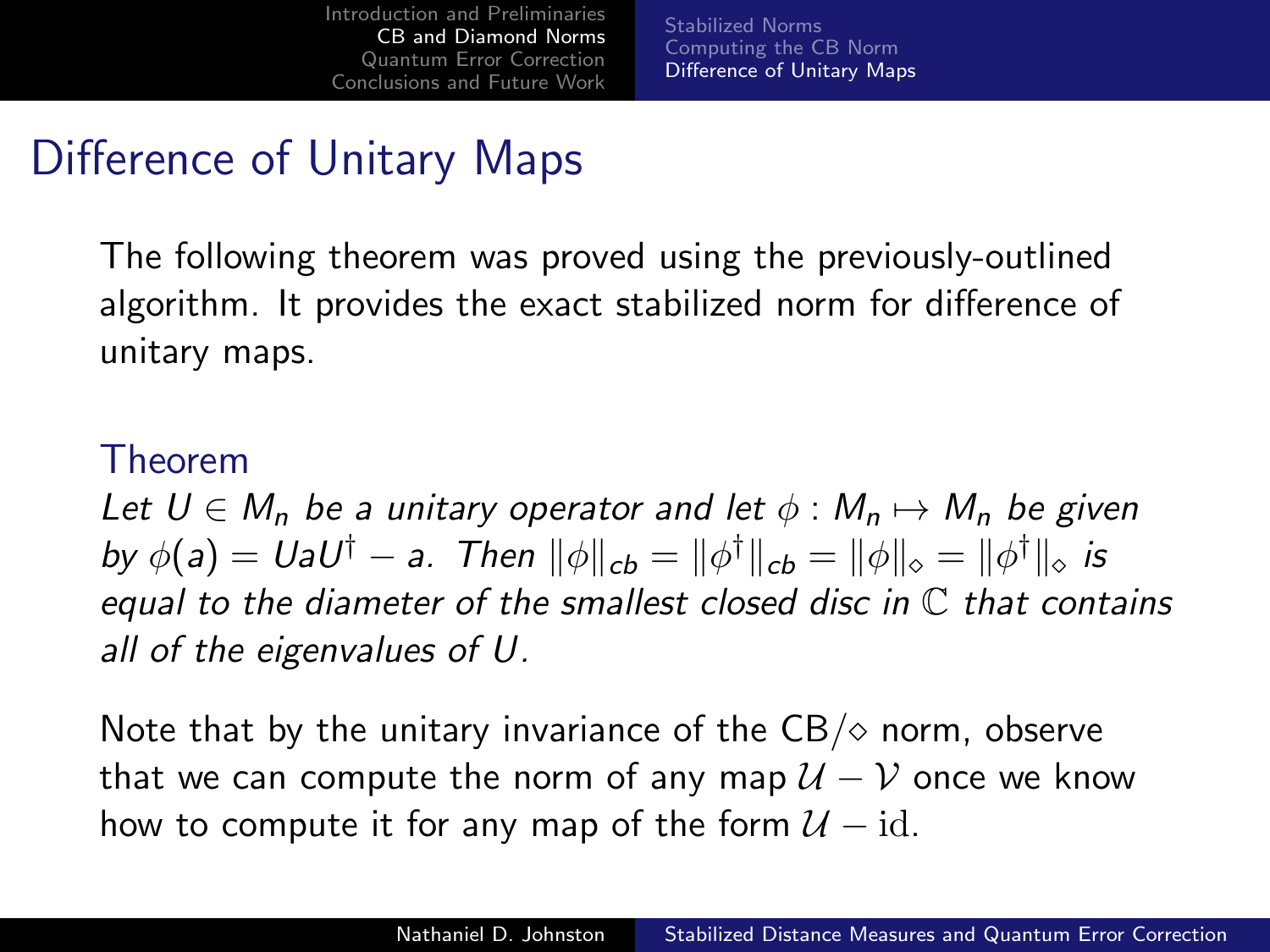[Stabilized Norms](#page-14-0) [Computing the CB Norm](#page-18-0) [Difference of Unitary Maps](#page-24-0)

### Difference of Unitary Maps

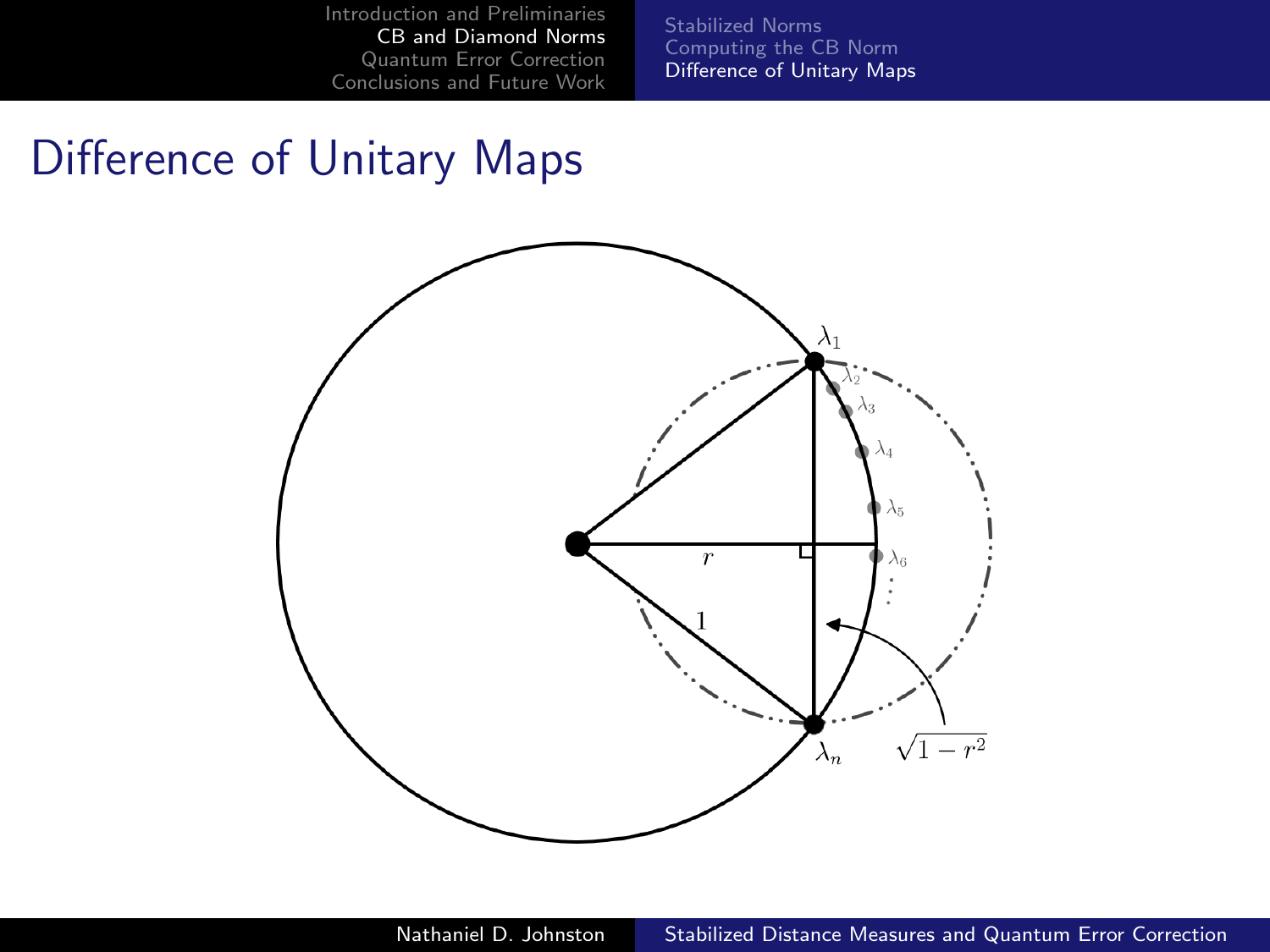[Stabilized Norms](#page-14-0) [Computing the CB Norm](#page-18-0) [Difference of Unitary Maps](#page-24-0)

## Difference of Unitary Maps

The algorithm has been implemented in MATLAB by repeatedly randomly generating matrices to approximate Step 4 and taking the smallest resulting norm estimate.

As a simple example, let U be a  $3 \times 3$  unitary matrix with eigenvalues  $e^{\left(\frac{5 i \pi}{4}\right)}, e^{(i \pi)},$  and  $e^{\left(\frac{3 i \pi}{4}\right)}$ . Then the MATLAB code estimates the CB norm of the map  $\phi\left(\bm{\mathsf{a}}\right)=\bm{\mathsf{U}}^{\dagger}\bm{\mathsf{a}}\bm{\mathsf{U}}-\bm{\mathsf{a}}$  as 1.4390 in about half of a second based on 1,000 iterations. The earlier theorem says however that  $\left\Vert \phi\right\Vert _{cb}=\sqrt{2}$ , so the computed estimate has a relative error of about 1.75%.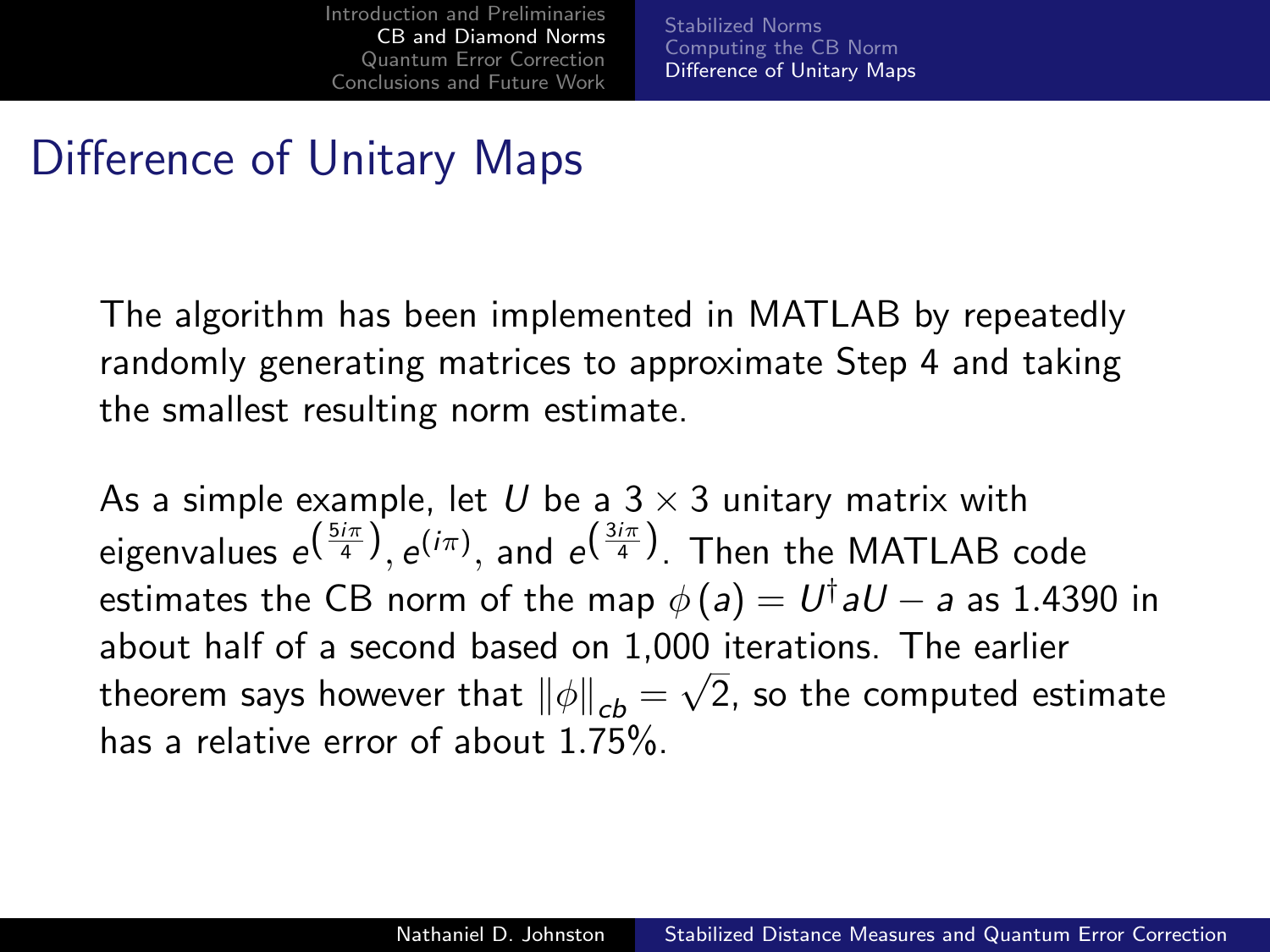<span id="page-27-0"></span>[Correctable Subspaces](#page-27-0) [Correctable Subspace Example](#page-32-0) [Correctable Subsystems](#page-38-0)

## Correctable Subspaces

Focus will now be shifted from stabilized norms to the problem of quantum error correction. Though these two topics are related, for example, through the concept of approximately correctable codes, focus here will be restricted to perfectly correctable codes.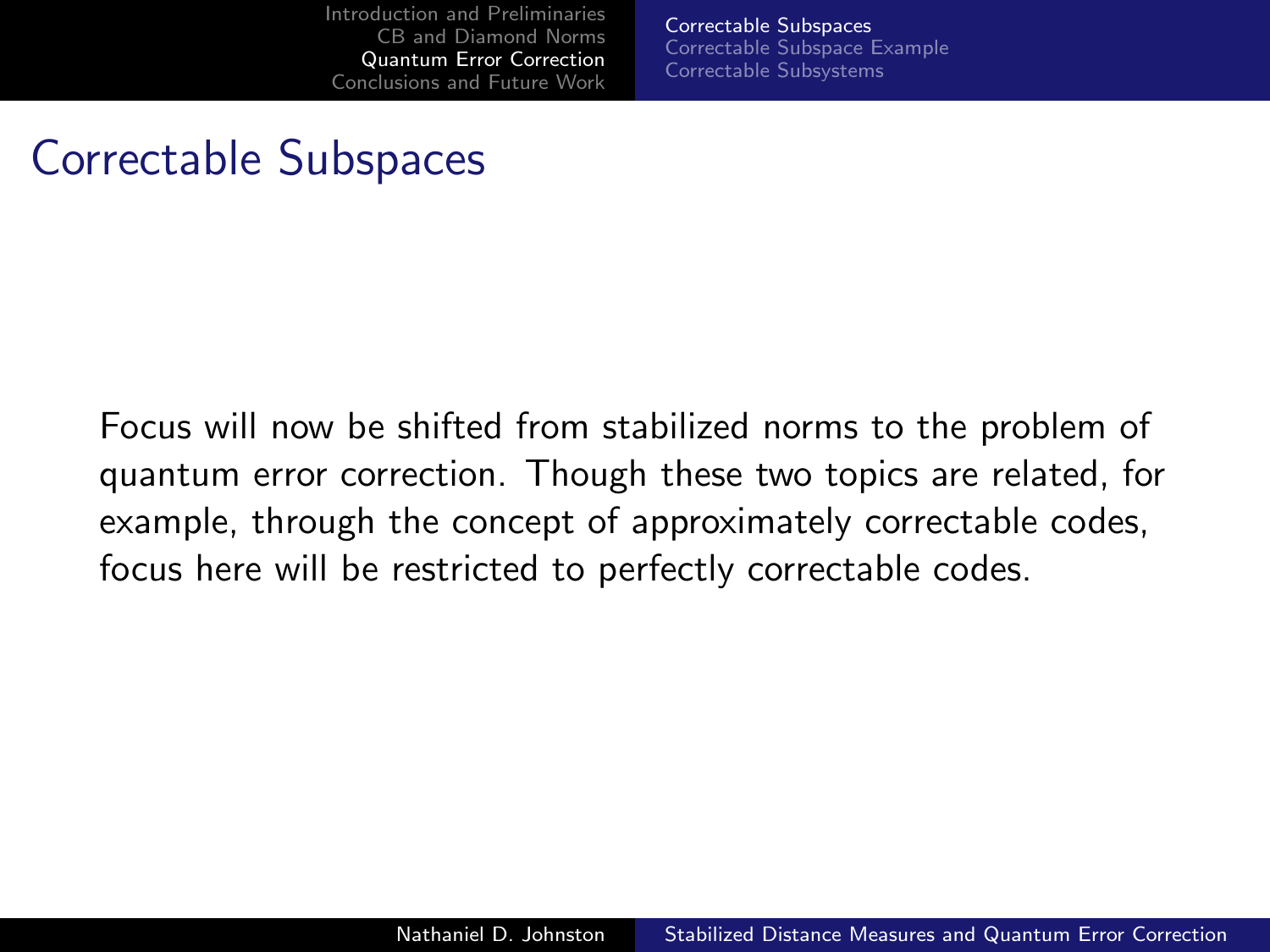[Correctable Subspaces](#page-27-0) [Correctable Subspace Example](#page-32-0) [Correctable Subsystems](#page-38-0)

#### Correctable Subspaces

Let  $\mathcal{E}: M_n \mapsto M_n$  be a quantum channel. If  $\mathcal{C} \subseteq \mathbb{C}_n$  is a subspace, then  $\mathcal C$  is said to be a correctable subspace if there exists another quantum channel  $\mathcal{R}: M_n \mapsto M_n$  such that

$$
(\mathcal{R}\circ\mathcal{E})(\rho)=\rho\quad\forall\rho\in\mathcal{B}(\mathcal{C}),
$$

where  $\mathcal{B}(\mathcal{C})$  in this context means the set of linear operators acting on the subspace  $C$ .

 $\cal R$  is called a correction operation. If  ${\cal R} = {\mathit id}_{M_n}$  is a valid correction operation, then  $\mathcal C$  is called a decoherence-free subspace.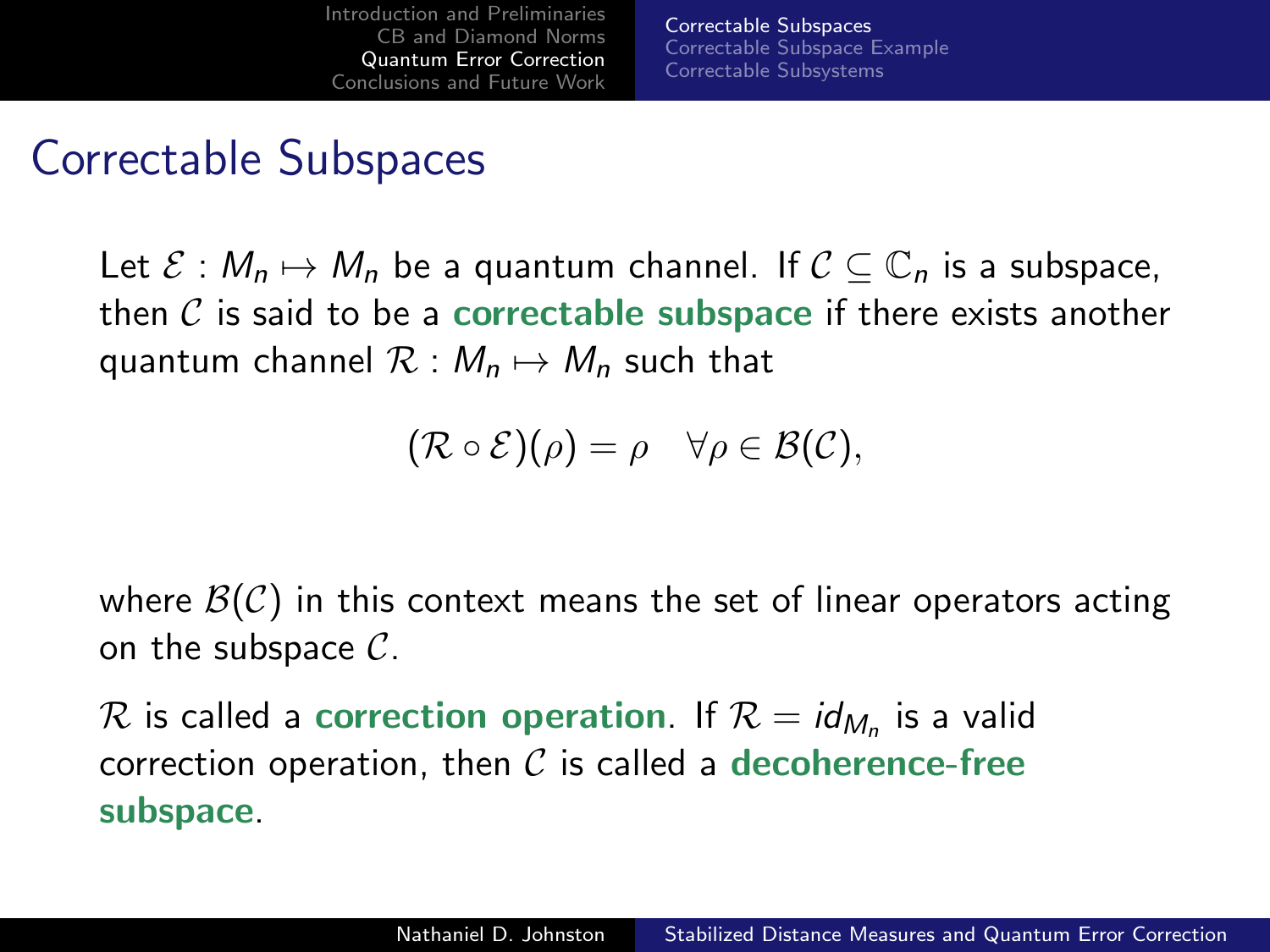[Correctable Subspaces](#page-27-0) [Correctable Subspace Example](#page-32-0) [Correctable Subsystems](#page-38-0)

#### Correctable Subspaces

It is well-known that  $C$  being correctable is equivalent to the existence of constants  $\{\lambda_{ij}\}$  such that:

$$
P_{\mathcal{C}}E_{i}^{\dagger}E_{j}P_{\mathcal{C}}=\lambda_{ij}P_{\mathcal{C}}\quad\forall\,i,j,\tag{1}
$$

where  $P_C$  is the orthogonal projection onto C. These matrix equations are known as the Knill-Laflamme conditions and are easily checked once a given subspace  $\mathcal C$  is proposed as correctable.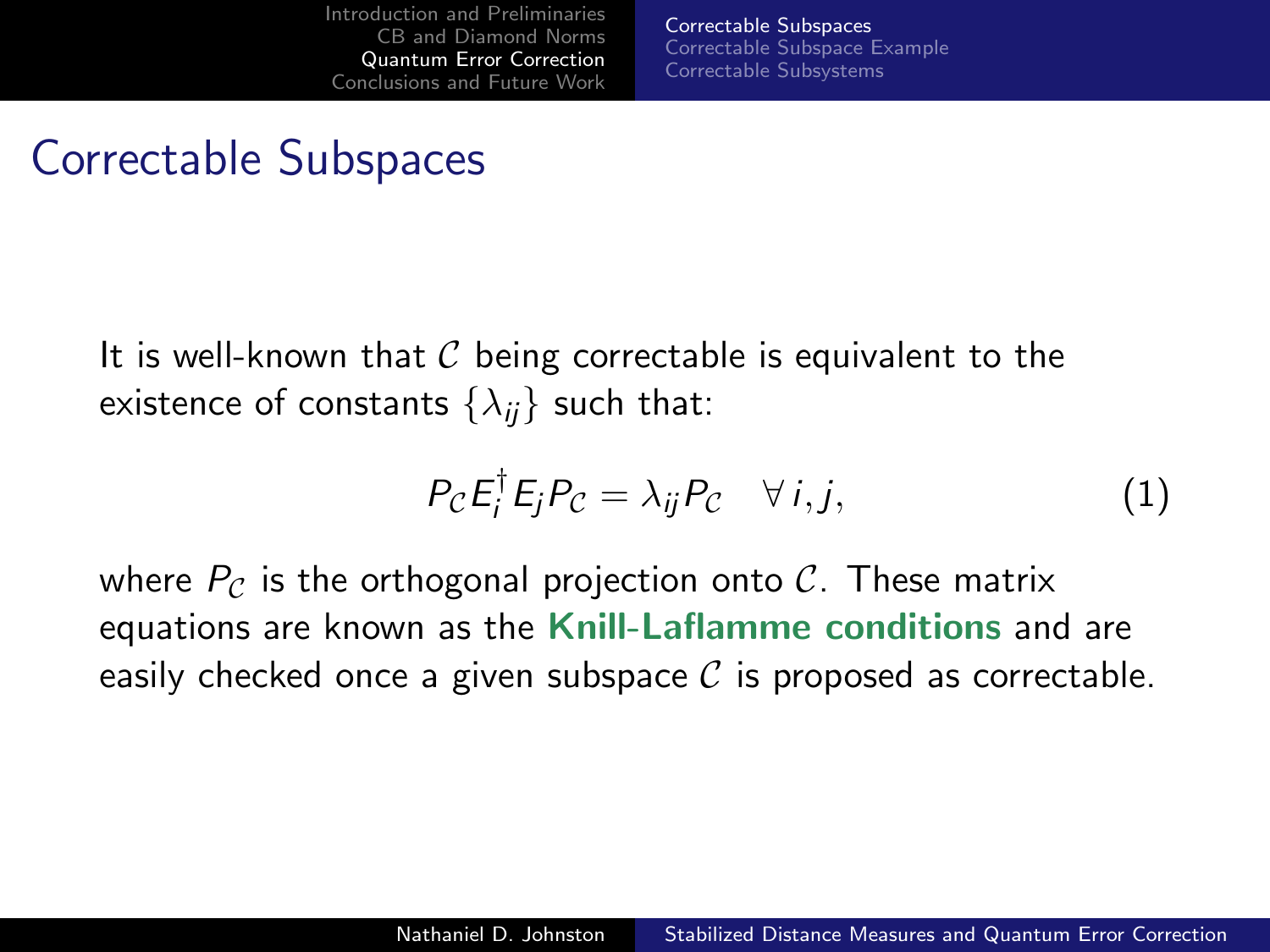[Correctable Subspaces](#page-27-0) [Correctable Subspace Example](#page-32-0) [Correctable Subsystems](#page-38-0)

## Correctable Subspaces

From the Knill-Laflamme conditions it is not difficult to derive a well-known result that shows what channels look like when restricted to their correctable subspaces.

#### Lemma

If  $C \subset \mathbb{C}_n$  is a subspace, then C is correctable for E if and only if there is a randomized unitary channel  $\mathcal{F} = \{ \sqrt{p_i} U_i \}$  such that  $\mathcal{E}(\rho)=\mathcal{F}(\rho)$  for all  $\rho\in\mathcal{B}(\mathcal{C})$  and  $P_{\mathcal{C}}\,U_{i}^{\dagger}\,U_{j}P_{\mathcal{C}}=0$  for all  $i\neq j.$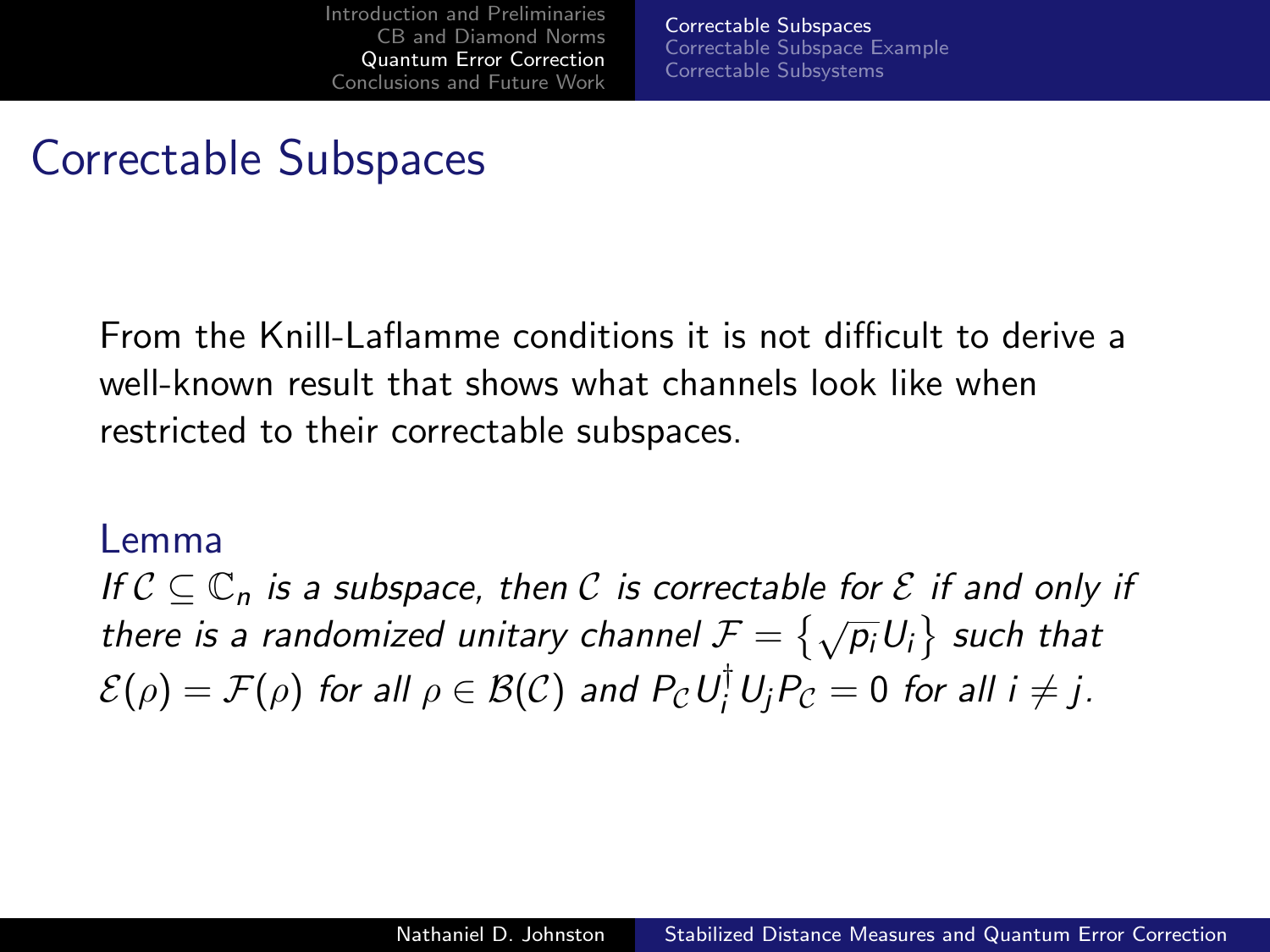[Correctable Subspaces](#page-27-0) [Correctable Subspace Example](#page-32-0) [Correctable Subsystems](#page-38-0)

### Correctable Subspaces

This result can be used to prove a new characterization of correctable subspaces in terms of representation theory.

#### Theorem

Let  $C \subset \mathbb{C}_n$  be a subspace. Then the following are equivalent:

- 1. C is a correctable subspace for  $\mathcal{E}$ .
- 2.  $\exists$  a  $\dagger$ -homomorphism  $\pi : \mathcal{B}(\mathcal{C}) \mapsto M_n$  such that  $\mathcal{E}(\rho) = \pi(\rho)\mathcal{E}(P_{\mathcal{C}}) = \mathcal{E}(P_{\mathcal{C}})\pi(\rho) \quad \forall \rho \in \mathcal{B}(\mathcal{C}).$

Furthermore, the correction operation looks like  $\pi^{\dagger}$  when restricted to  $\mathcal{E}(\mathcal{B}(\mathcal{C}))$ .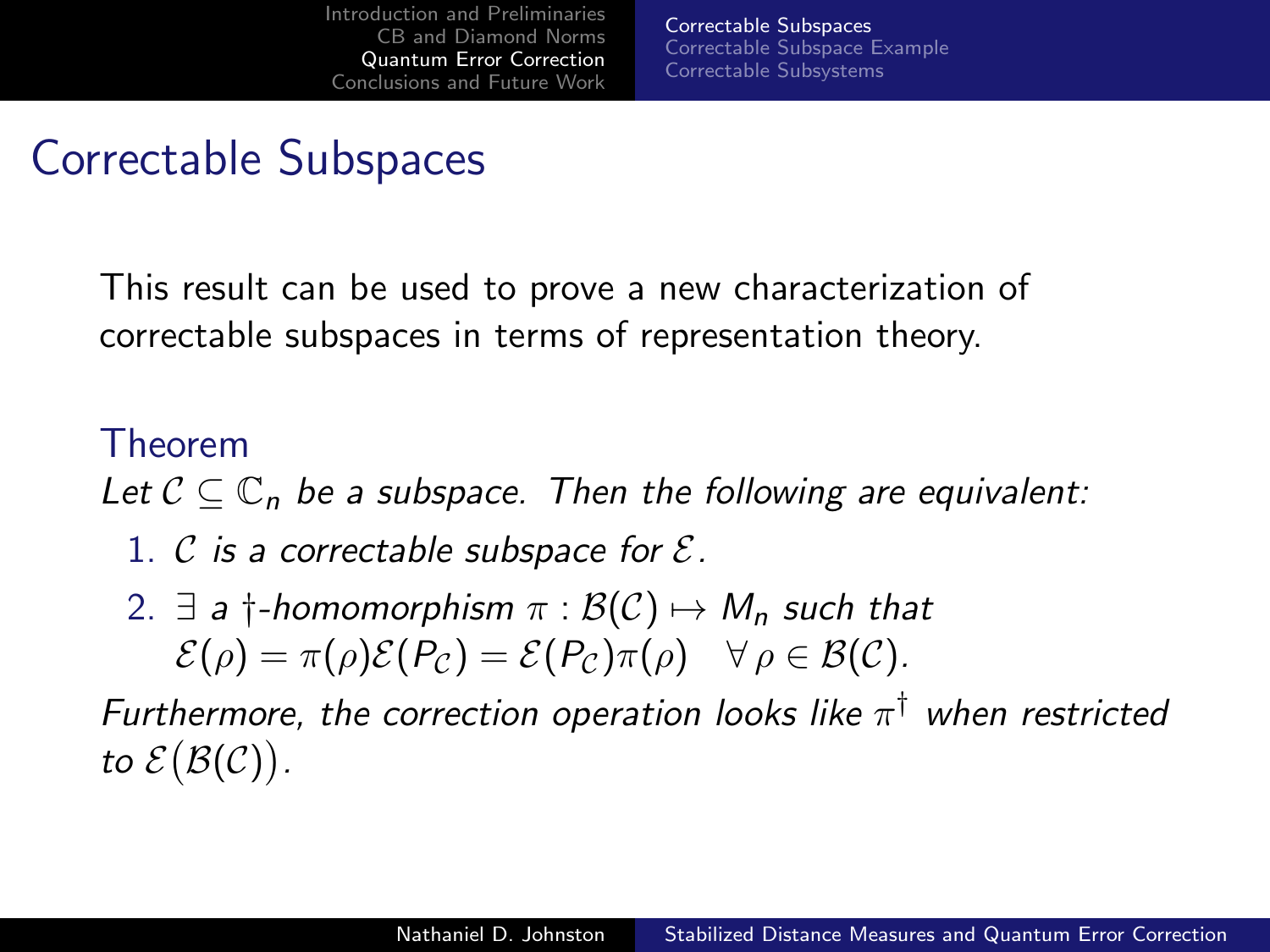<span id="page-32-0"></span>[Correctable Subspaces](#page-27-0) [Correctable Subspace Example](#page-32-0) [Correctable Subsystems](#page-38-0)

## Correctable Subspace Example

By following along through the proofs of the previous two results, a method for explicitly computing the correction operation given a correctable subspace for  $\mathcal E$  immediately becomes clear.

The details of this procedure will not be provided here, but an example is presented to clarify the results.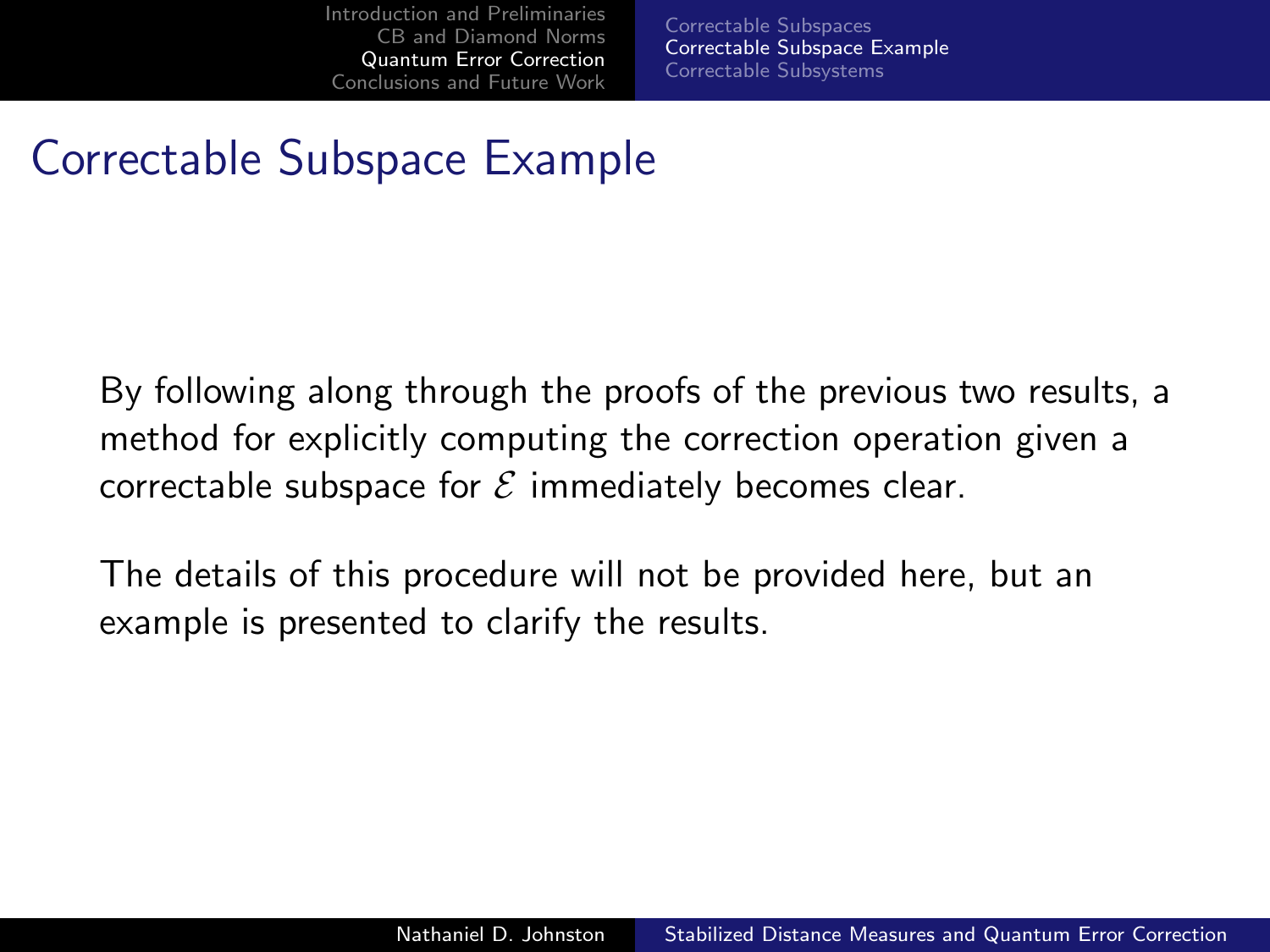[Correctable Subspaces](#page-27-0) [Correctable Subspace Example](#page-32-0) [Correctable Subsystems](#page-38-0)

#### Correctable Subspace Example

Let I<sub>2</sub> be the 2 × 2 identity matrix, let  $U \in M_2$  and  $V \in M_2$  be unitary matrices, and let  $q \in [0,1)$ . Then consider the channel  $\mathcal{E}: M_4 \mapsto M_4$  given by the 4 Kraus operators in the standard basis

$$
E_1 = \alpha \begin{bmatrix} I_2 & U \\ 0 & 0 \end{bmatrix} \qquad E_2 = \alpha \begin{bmatrix} I_2 & -U \\ 0 & 0 \end{bmatrix}
$$

$$
E_3 = \beta \begin{bmatrix} I_2 & V \\ I_2 & V \end{bmatrix} \qquad E_4 = \beta \begin{bmatrix} I_2 & -V \\ -I_2 & V \end{bmatrix},
$$

where  $\alpha=\sqrt{\frac{q}{2}}$  and  $\beta=\frac{\sqrt{1-q}}{2}$  $rac{1-q}{2}$ .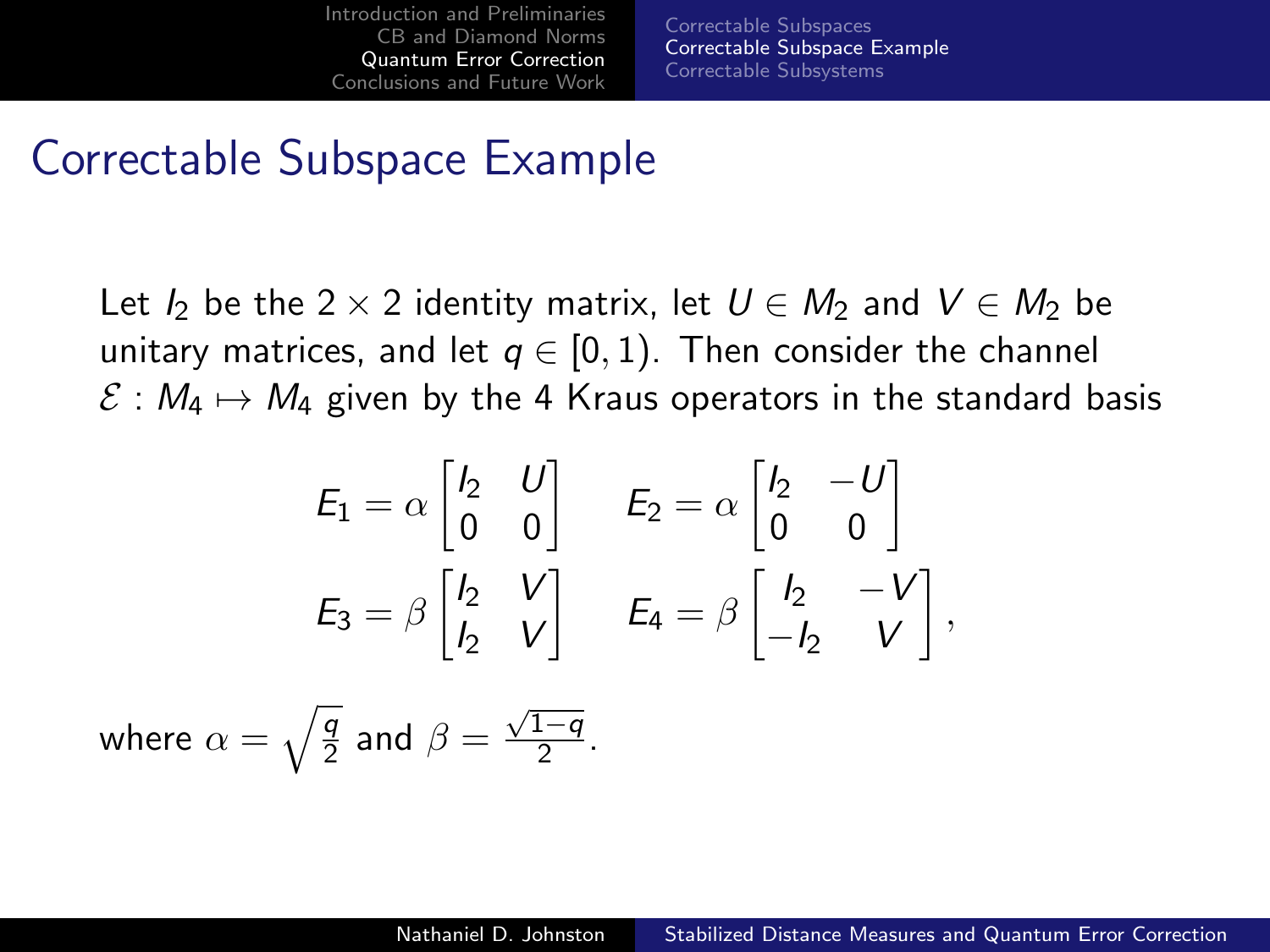[Correctable Subspaces](#page-27-0) [Correctable Subspace Example](#page-32-0) [Correctable Subsystems](#page-38-0)

## Correctable Subspace Example

It is straightforward to verify that  $\sum_{i=1}^4 E_i^\dagger$  $E_i^{\dagger} E_i = I_4$  and so  $\mathcal E$  is a valid quantum channel. Also, let's focus on the subspace defined by  $\mathcal{C}\equiv \mathsf{span}\big\{ \begin{bmatrix} 1 & 0 & 0 & 0 \end{bmatrix}^T, \begin{bmatrix} 0 & 1 & 0 & 0 \end{bmatrix}^T \big\}$ . Then

$$
P_{\mathcal{C}} = \begin{bmatrix} I_2 & 0 \\ 0 & 0 \end{bmatrix}
$$

.

We will see that C is indeed a correctable subspace for  $\mathcal E$  by using the Knill-Laflamme conditions, and then the results of the preceding theorem and lemma will be applied to that subspace.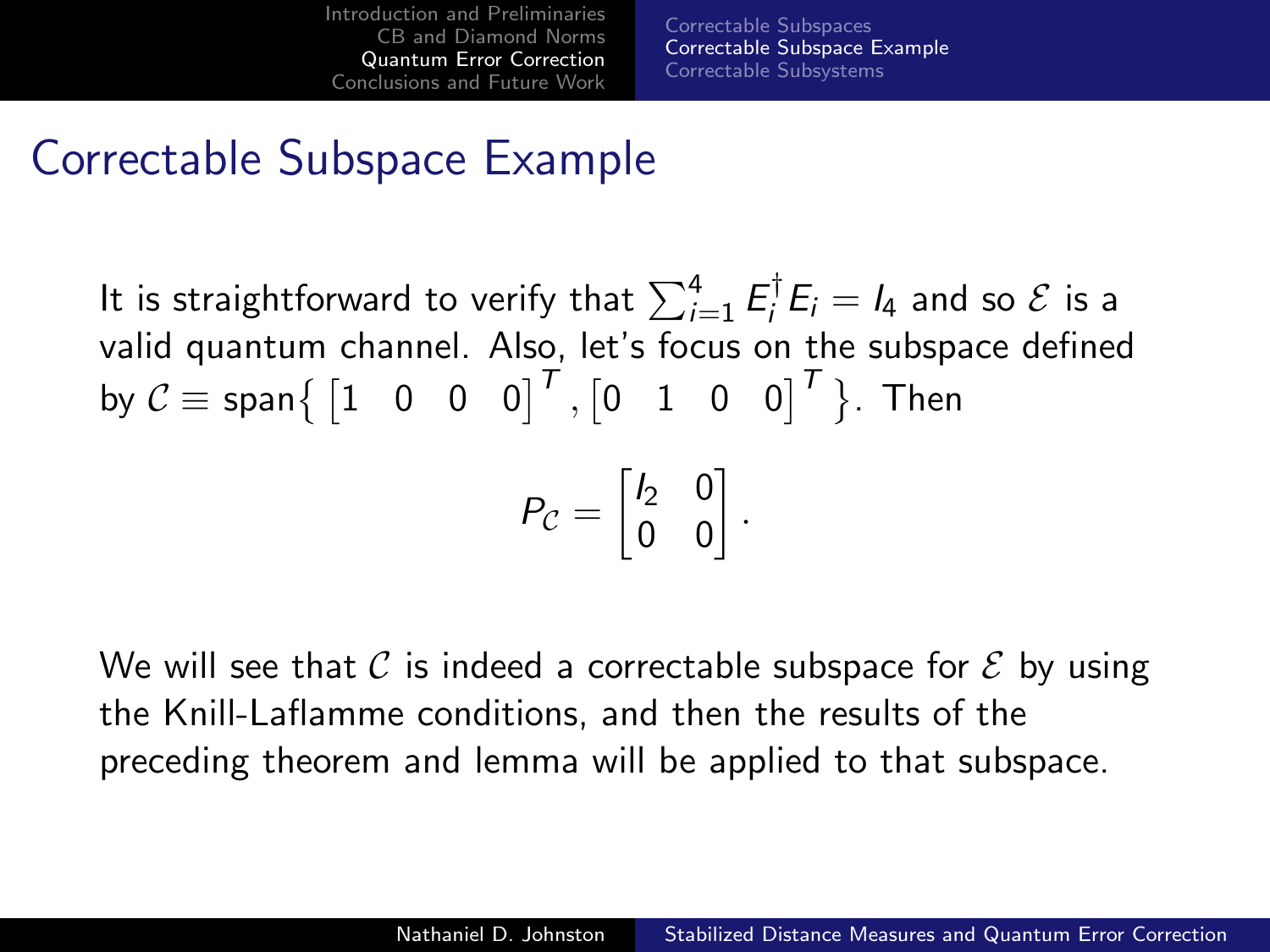[Correctable Subspaces](#page-27-0) [Correctable Subspace Example](#page-32-0) [Correctable Subsystems](#page-38-0)

#### Correctable Subspace Example

Indeed, let's first verify that the Knill-Laflamme conditions are satisfied for C and thus that C really is a correctable subspace for  $\mathcal{E}$ :

$$
P_{\mathcal{C}}E_3^{\dagger}E_4P_{\mathcal{C}} = 0
$$

$$
P_{\mathcal{C}}E_3^{\dagger}E_3P_{\mathcal{C}} = P_{\mathcal{C}}E_4^{\dagger}E_4P_{\mathcal{C}} = \left(\frac{1-q}{2}\right)P_{\mathcal{C}}
$$

$$
P_{\mathcal{C}}E_1^{\dagger}E_1P_{\mathcal{C}} = P_{\mathcal{C}}E_2^{\dagger}E_2P_{\mathcal{C}} = P_{\mathcal{C}}E_1^{\dagger}E_2P_{\mathcal{C}} = \frac{q}{2}P_{\mathcal{C}}
$$

$$
P_{\mathcal{C}}E_1^{\dagger}E_3P_{\mathcal{C}} = P_{\mathcal{C}}E_1^{\dagger}E_4P_{\mathcal{C}} = P_{\mathcal{C}}E_2^{\dagger}E_3P_{\mathcal{C}} = P_{\mathcal{C}}E_2^{\dagger}E_4P_{\mathcal{C}} = \left(\frac{\sqrt{q-q^2}}{2\sqrt{2}}\right)P_{\mathcal{C}}.
$$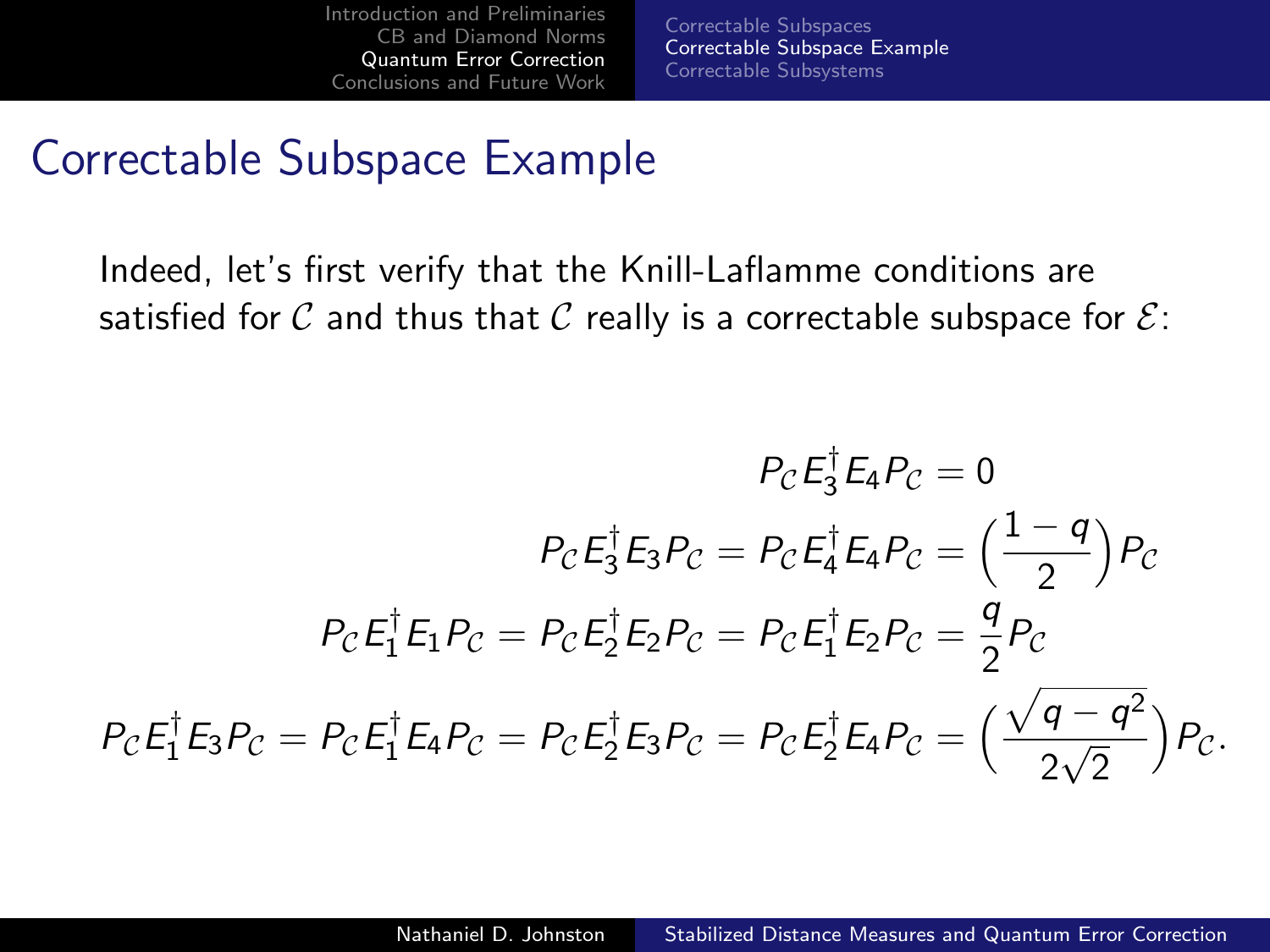[Correctable Subspaces](#page-27-0) [Correctable Subspace Example](#page-32-0) [Correctable Subsystems](#page-38-0)

## Correctable Subspace Example

Well, it looks like the Knill-Laflamme conditions are satisfied and so C really is a correctable subspace for  $\mathcal{E}$ .

The earlier lemma then says that there exists a randomized unitary channel F such that  $\mathcal{E}|_{\mathcal{C}} = \mathcal{F}|_{\mathcal{C}}$ .

Indeed, if one recalls the Pauli  $X$  matrix  $X = \begin{bmatrix} 0 & 1 \ 1 & 0 \end{bmatrix}$  then it is not difficult to verify that  $\mathcal{F} = \big\{ \frac{\sqrt{1+q}}{\sqrt{2}} I_2 \otimes I_2,$  $\frac{\sqrt{1-q}}{\sqrt{2}}$  X ⊗ I<sub>2</sub> } is such a channel because for all  $\rho \in M_2$  it is the case that

$$
\mathcal{E}\begin{pmatrix} \begin{bmatrix} \rho & 0 \\ 0 & 0 \end{bmatrix} \end{pmatrix} = \begin{bmatrix} \begin{pmatrix} \frac{1+q}{2} \end{pmatrix} \rho & 0 \\ 0 & \begin{pmatrix} \frac{1-q}{2} \end{pmatrix} \rho \end{bmatrix} = \mathcal{F}\begin{pmatrix} \begin{bmatrix} \rho & 0 \\ 0 & 0 \end{bmatrix} \end{pmatrix}.
$$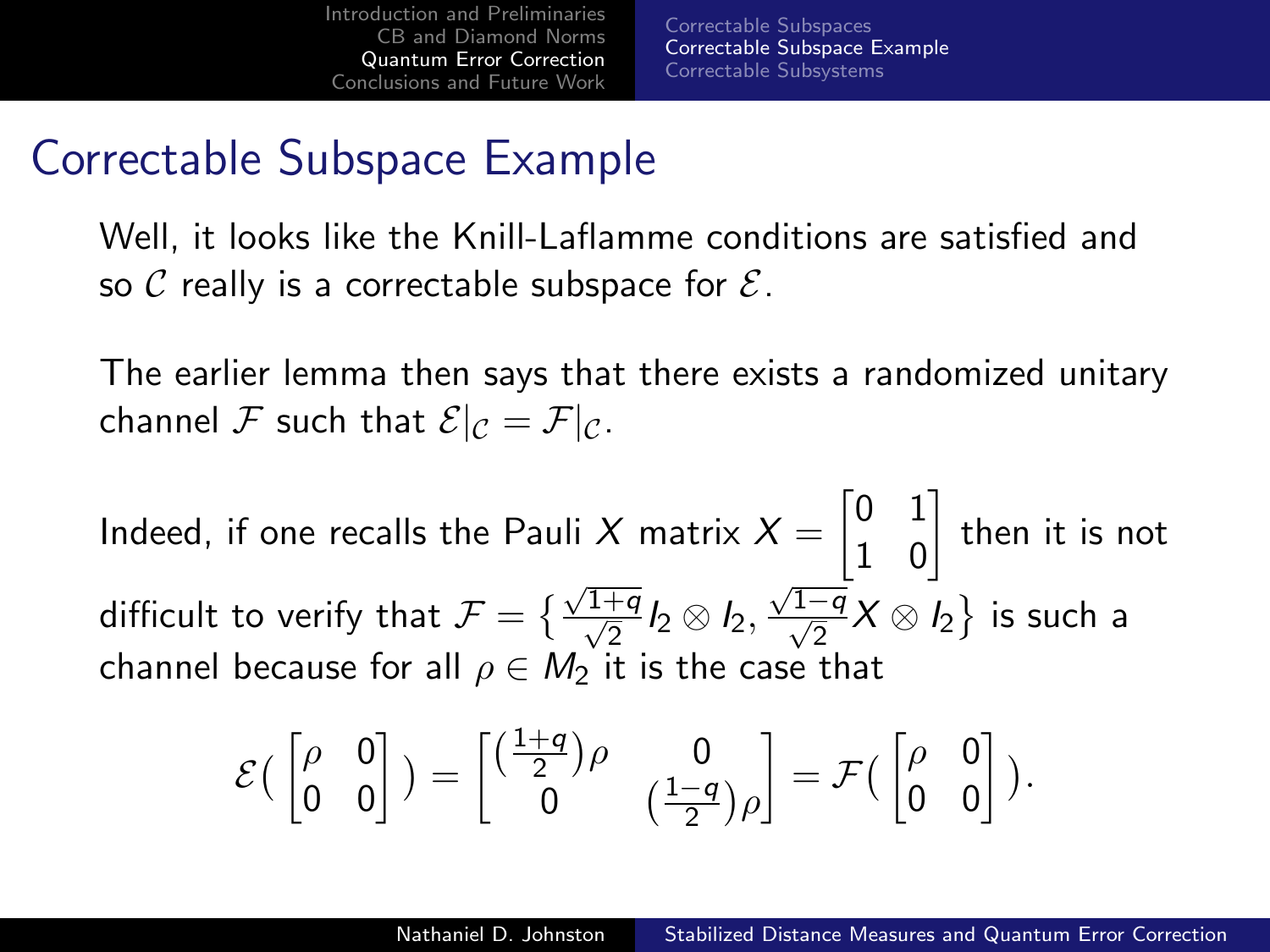[Correctable Subspaces](#page-27-0) [Correctable Subspace Example](#page-32-0) [Correctable Subsystems](#page-38-0)

#### Correctable Subspace Example

Finally, the correction operation  $\mathcal R$  and  $\dagger$ -homomorphism  $\pi$ described by the earlier theorem are given by:

$$
\mathcal{R} = \left\{ \begin{bmatrix} I_2 & 0 \\ 0 & 0 \end{bmatrix}, \begin{bmatrix} 0 & I_2 \\ 0 & 0 \end{bmatrix} \right\}
$$

and

$$
\pi(\rho) = \begin{bmatrix} \rho & 0 \\ 0 & \rho \end{bmatrix} \quad \forall \, \rho \in M_2.
$$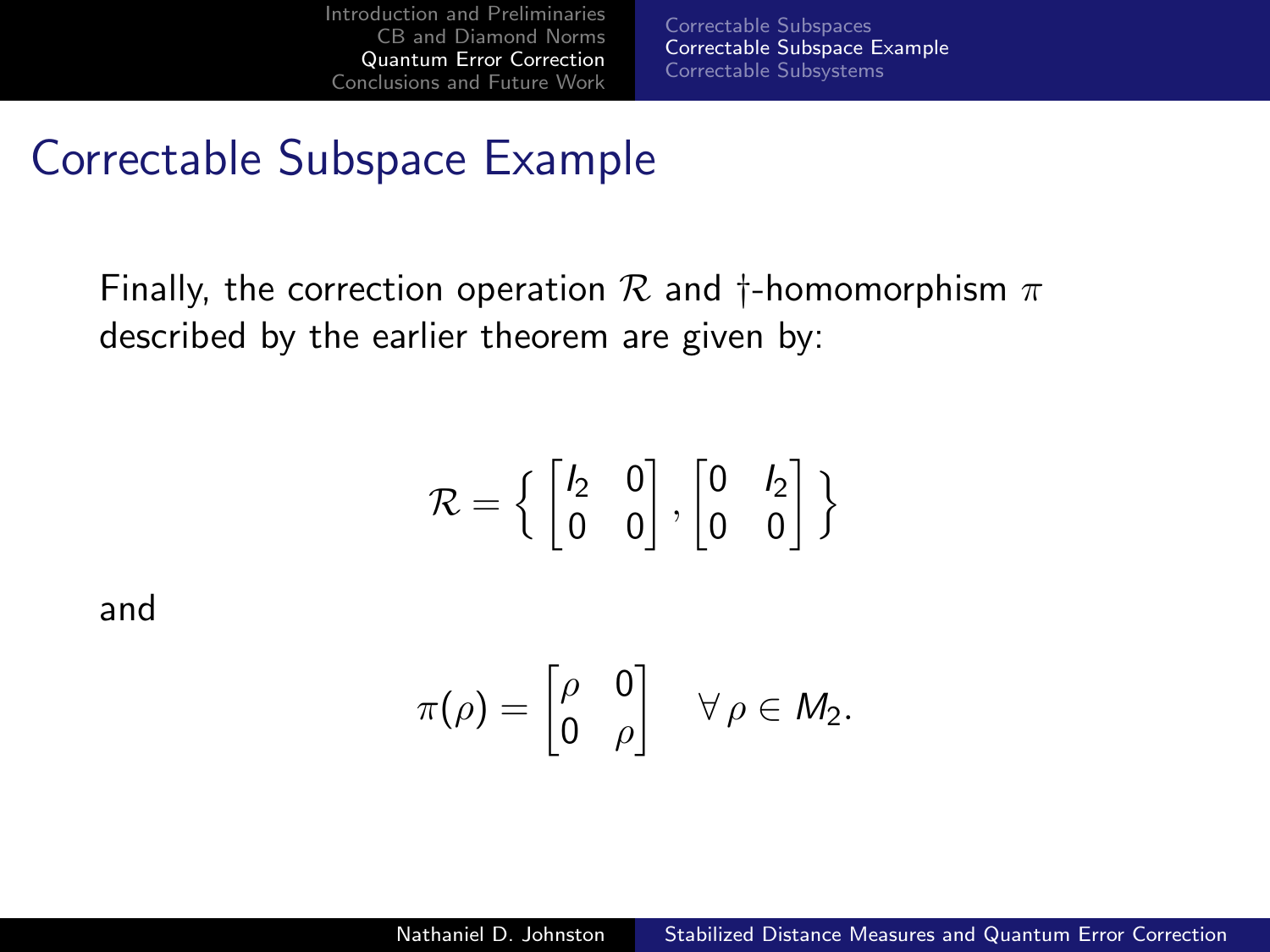<span id="page-38-0"></span>[Correctable Subspaces](#page-27-0) [Correctable Subspace Example](#page-32-0) [Correctable Subsystems](#page-38-0)

## Correctable Subsystems

The results presented thus far for correctable subspaces all extend very naturally to correctable *subsystems*. These results are omitted for the sake of brevity, but they're all very pretty.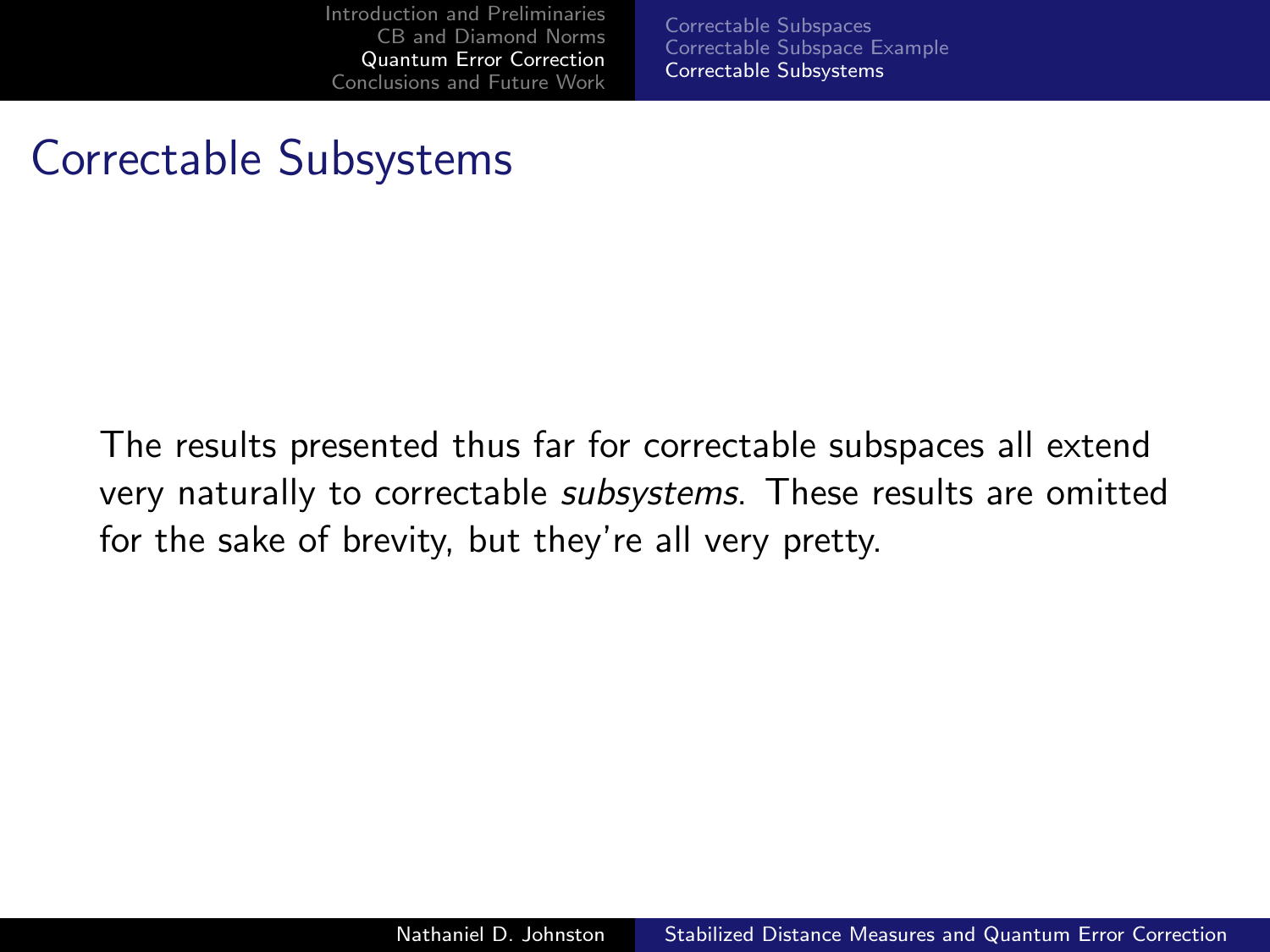<span id="page-39-0"></span>[Computing Stabilized Norms](#page-39-0) [Quantum Error Correction](#page-40-0) [Acknowledgments and Thanks](#page-41-0)

## Computing Stabilized Norm Conclusions

It was seen that the algorithm presented earlier can be used to compute the exact stabilized norm for certain families of maps.

The algorithm has also been implemented in MATLAB and can provide estimates of the stabilized norm for arbitrary linear maps.

Can the algorithm be modified to compute the exact stabilized norm of arbitrary linear maps?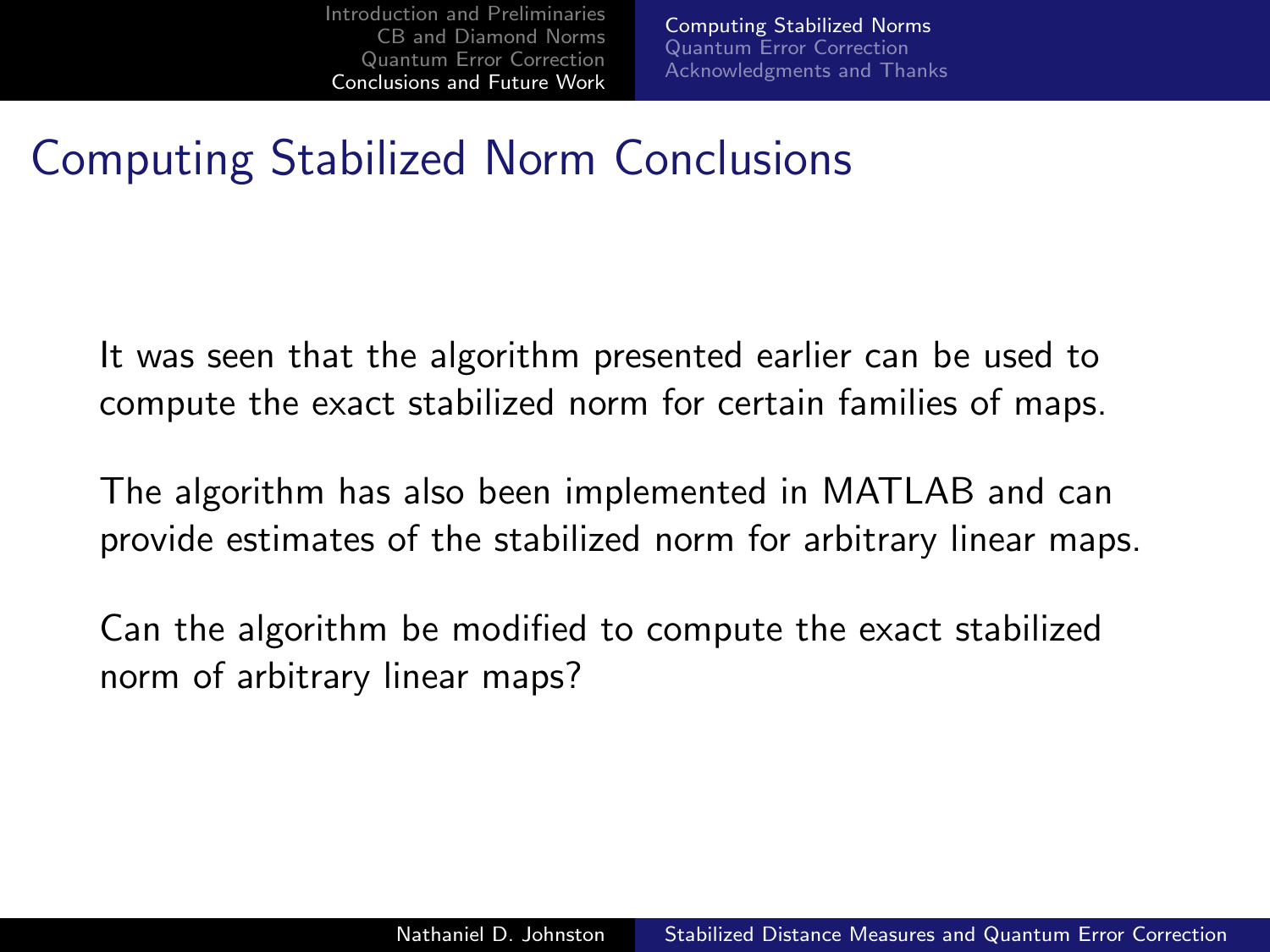<span id="page-40-0"></span>[Computing Stabilized Norms](#page-39-0) [Quantum Error Correction](#page-40-0) [Acknowledgments and Thanks](#page-41-0)

## Quantum Error Correction Conclusions

Some results were presented that showed what channels look like on their correctable subspaces.

These results can be used to compute a correction operation once a subspace has been proposed as correctable.

Can we use these results to help us find correctable subspaces?